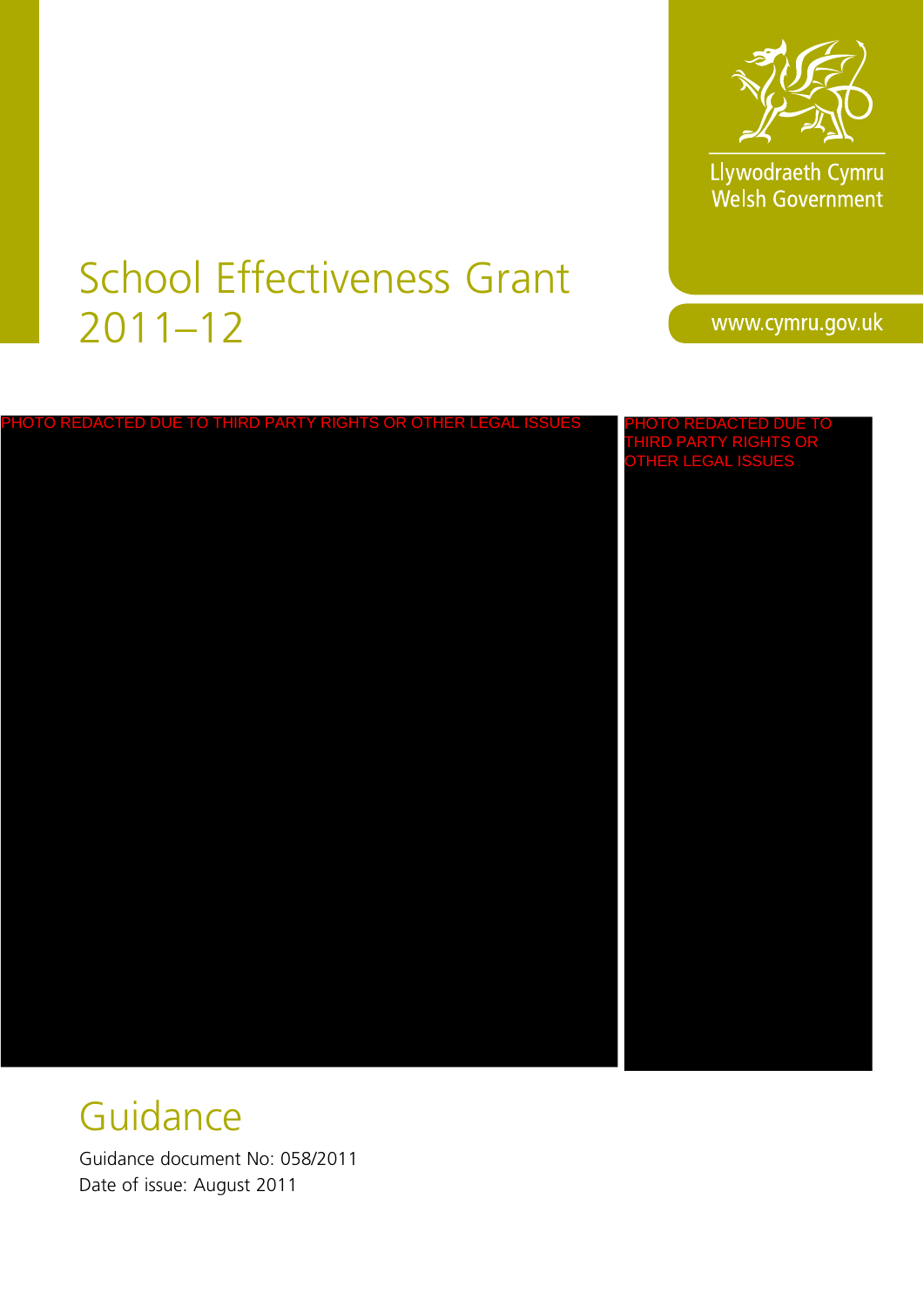## School Effectiveness Grant 2011–12

- **Audience** County and county borough councils in Wales; Welsh Local Government Association; HM Chief Inspector of Education and Training; General Teaching Council for Wales; teaching unions; School Workload Advisory Panel; primary, secondary and special schools in Wales.
- **Overview** This is a quidance document for schools and local authorities in Wales on the School Effectiveness Grant. It includes priorities for expenditure in 2011–2012, grant allocations and arrangements for claiming the grant.
- **Action** None for information. **required**
- **Further** The School Effectiveness Grant Team **information** Department for Education and Skills Welsh Government Cathays Park Cardiff CF10 3NQ Tel: 029 2082 6006/6820 e-mail: schooleffectivenessgrant@wales.gsi.gov.uk
- **Additional** This document can also be accessed from the Welsh Government **copies** website at www.wales.gov.uk/educationandskills

**Related** None. **documents**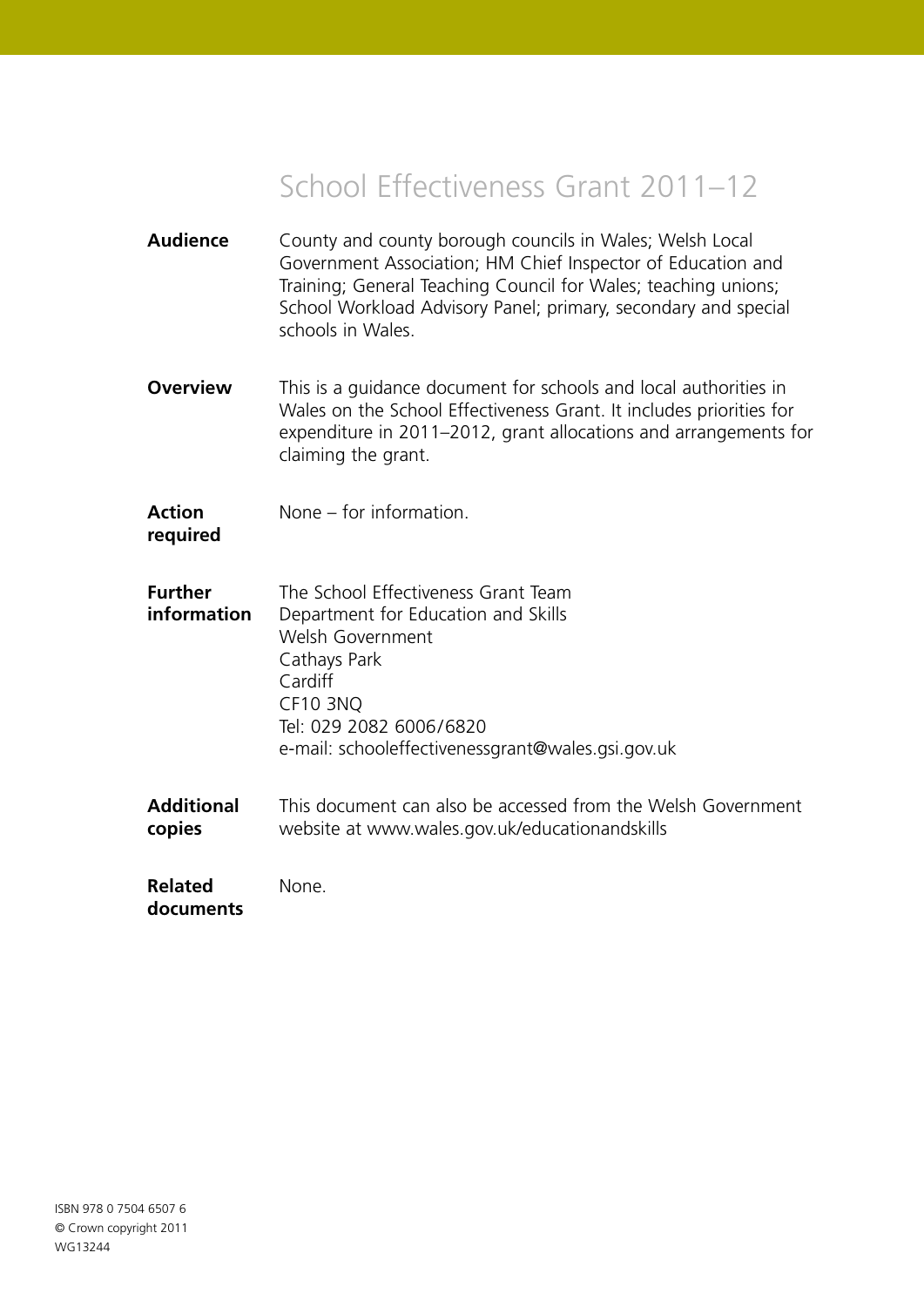## **Contents**

| Background                                                                                 | 1  |
|--------------------------------------------------------------------------------------------|----|
| Purpose of the grant                                                                       | 2  |
| Focus of the grant                                                                         | 3  |
| Administrative arrangements                                                                | 9  |
| Annex A: Financial forecasting form                                                        | 14 |
| Annex B: Allocation table 2011-12                                                          | 15 |
| Annex C: Local authority strategy                                                          | 17 |
| Annex D: Previous funding streams and links with other grant schemes                       | 19 |
| Annex E: Letter to local authorities regarding the looked after children<br>element of SEG | 20 |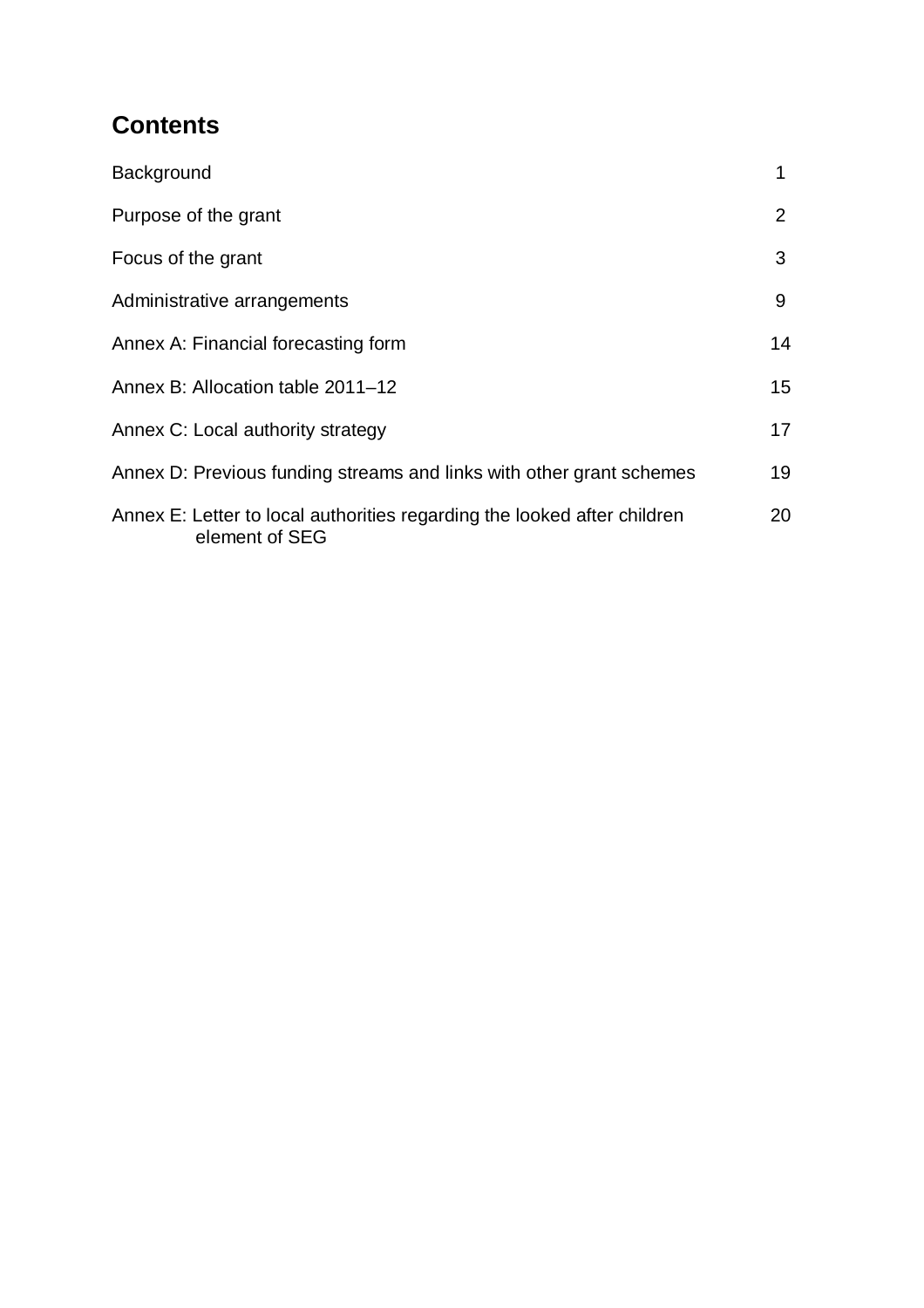## **Background**

The School Effectiveness Grant represents a significant strengthening of the critical partnership between the three levels of the education system in Wales: schools, local authorities and the Welsh Government.

The grant replaces and consolidates funding previously provided through a number of other grant schemes (Annex D). By bringing these together in the School Effectiveness Grant, the Welsh Government is recognising the importance of more strategic planning by local authorities to support school effectiveness. The creation of this single grant with fewer prescriptive elements will enable local authorities (and gradually their regional consortia) to plan more coherently. The broader approach adopted through this grant will also enable local authorities to plan strategically for the full three years of the funding cycle.

In taking this innovative approach of consolidating grant funding streams and delegating an enhanced strategic role to local authorities and their consortia, the Welsh Government identifies four basic principles that underpin the new grant. They are that local authorities and their schools should use grant funding to support work that is:

**strategic** insofar as all activity will support both the aims and vision set out in this guidance and the relevant local authority or consortium strategy that is based on them;

**developmental** in that all activity is designed to enhance the capacity of schools to deliver an effective education that addresses the individual needs of all learners and the communities that those schools serve;

**collaborative** in that all activity involves schools working together on well-focused, joint initiatives that promote mutual professional learning and increase schools capacity for effectiveness; and

**evaluative** in that groups of schools will agree desired outcomes, establish processes for assessing success in achieving those outcomes and make available to others the lessons learned.

The Welsh Government is committed to the principle of regional consortium working, and expects that this grant will provide a focus for the development of regional school effectiveness strategies. Since the four regional consortia are at different stages of development, in the first year of this new grant the planning and the implementation may well take place at local authority level. Nonetheless, the Welsh Government expects all local authorities and their regional consortia to work towards and achieve a more collaborative approach to improving school effectiveness by the end of the three year cycle.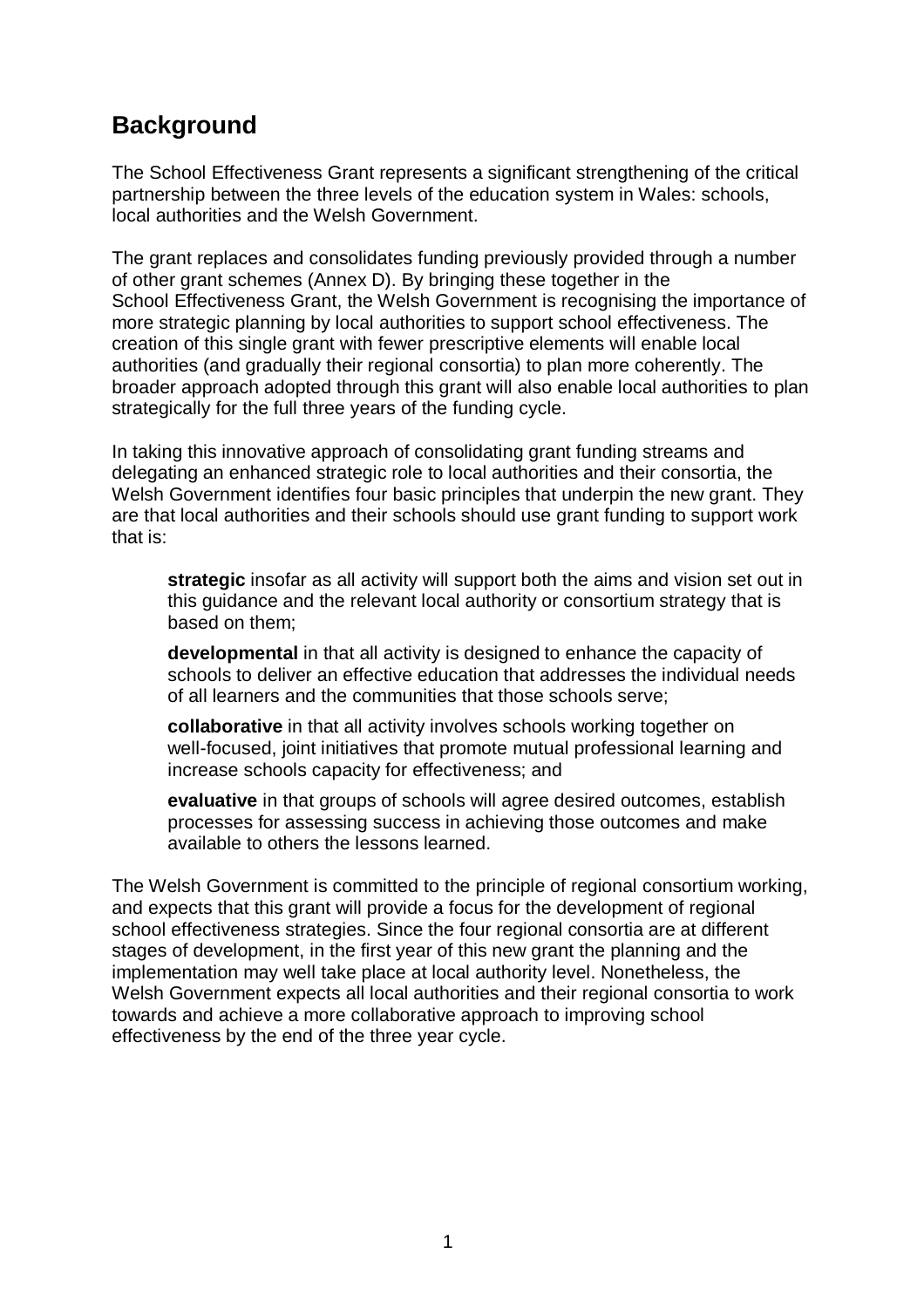#### **Purpose of the grant**

The purpose of the grant is to promote and support school effectiveness throughout Wales.

The Welsh Government set out its vision for education in its **School Effectiveness Framework (2008)**. This is the overarching policy framework for transforming educational standards and provision in Wales, through the next decade and beyond. All other education policies should align with this policy framework.

Fundamental to the Framework is the moral purpose of our education system, which is to promote social justice and equity. This provides the basis for the **national purpose for schools** that the Welsh Government has agreed with its partners (including representatives of local authorities and headteachers). That purpose is:

- to enable all children and young people to develop their full potential by acquiring skills, knowledge, understanding and attitudes, including personal, social and emotional skills, to enable them to become economically, socially and personally active citizens and lifelong learners;
- to promote a culture of social inclusion and respect for diversity, particularly through developing the wellbeing of students and personalising their learning;
- to establish strong professional learning communities in schools where practitioners can develop and share their professional knowledge on learning and teaching pedagogy;
- to offer children and young people a curriculum that engages and motivates them to learn and to achieve to their potential;
- to provide a learning community for all engaged in school life, with children and young people and their families at the centre, and including governors, teachers, other school staff and adults training to work in schools;
- to be a key player with other schools and partner service providers in planning and delivering integrated services for children and young people to improve their well-being; and
- to provide or facilitate education so that schools contribute to meeting the needs of the community and engage the community as partners to ensure that all schools are community focused.

The Framework describes the following interdependent six **elements** or **areas of activity** that all efforts to improve school effectiveness should address. These are:

- leadership;
- working with others;
- networks of professional practice;
- intervention and support:
- improvement and accountability; and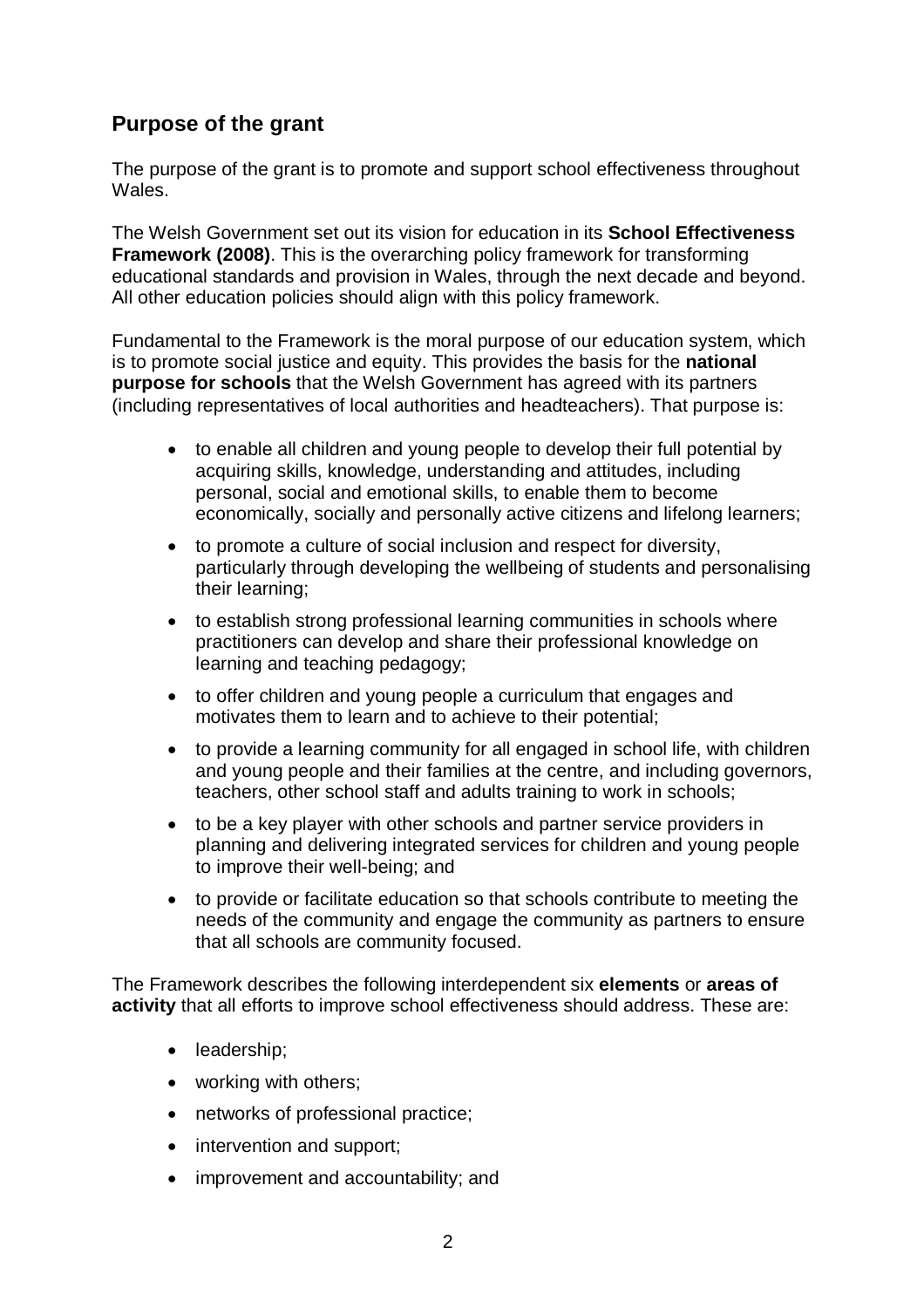• curriculum and teaching.

The Welsh Government has identified three inter-related **national priorities** that are to be the focus of all school effectiveness work. These are:

- improving literacy standards of achievement;
- improving numeracy standards of achievement; and
- reducing the impact of poverty on educational attainment.

To this end, the Welsh Government is working with the following **key drivers of change**:

- using data effectively;
- strengthening teaching and learning by developing a coherent national model which link together continuing professional development, performance management and professional standards;
- strengthening distributed leadership within the schools and local authorities through customised and focused leadership development;
- establishing professional learning communities within, between and across schools;
- clarifying accountability for schools, governors, local authorities and the Welsh Government;
- improving the way in which schools work with others to provide genuinely community focused education; and
- building capacity at school, local and national level.

The **aims** of the Framework and, therefore, of this grant are:

- to improve learning outcomes and wellbeing for all children and young people regardless of their socio economic background; and
- to reduce the variation in learning outcomes within and between classrooms, schools and local authorities.

#### **Focus of the grant**

To achieve the overall aims of the grant, schools and local authorities should use funding to improve outcomes for learners in respect of all three of the Welsh Government's national priorities. The following sections set out its expectations for each of those national priorities. In each section, there are six bullet points: one for each of the six elements, or areas of activity, of the School Effectiveness Framework.

#### **Improving standards of achievement in literacy**

Literacy is the key to learning. Raising literacy levels across the age and ability ranges is essential to improving the educational attainment of children and young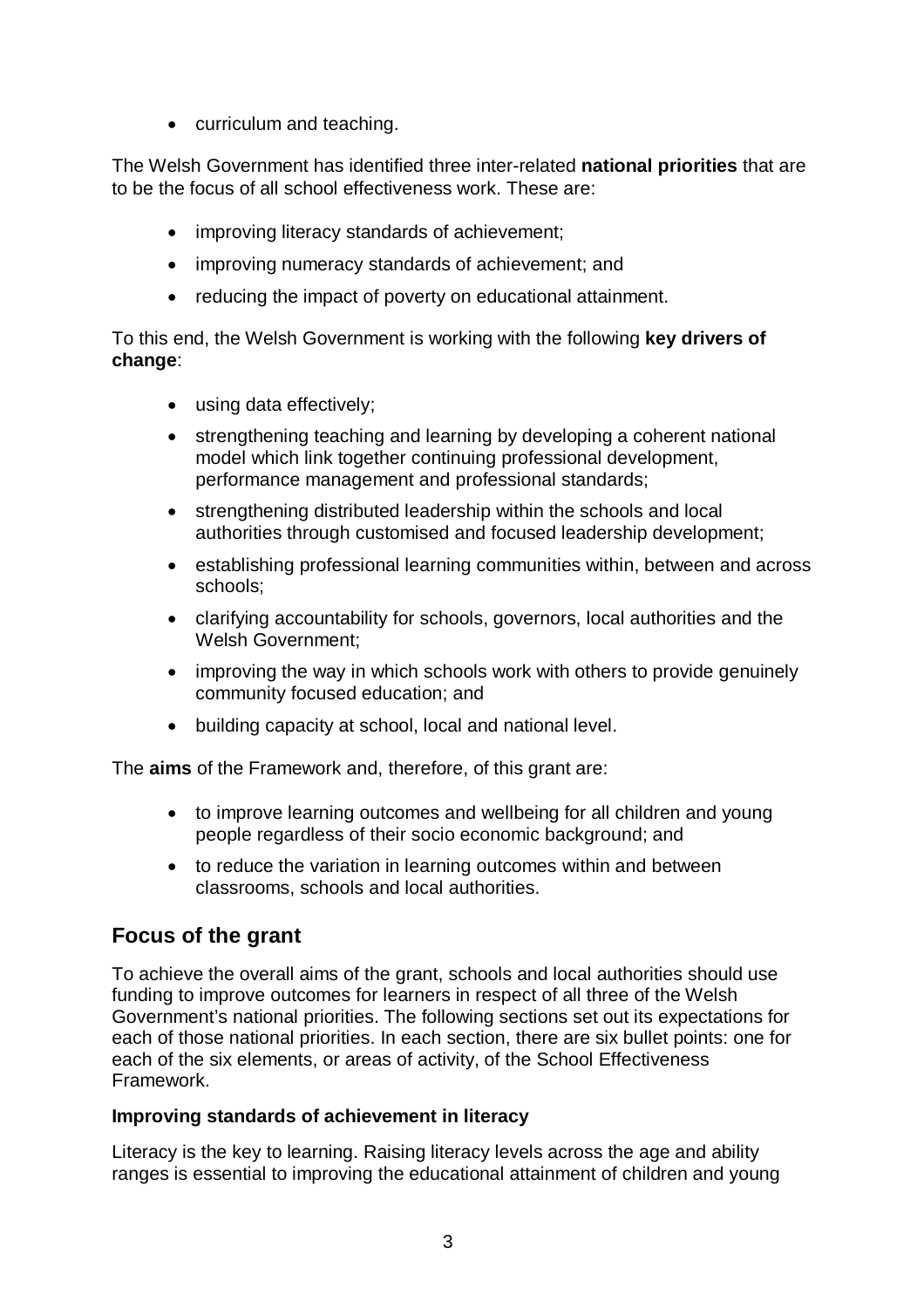people in all areas of the curriculum. It is imperative that, from the earliest stages of the Foundation Phase, schools design learning activities that will develop strong foundations on which learners can build good oracy, reading and writing skills. The experiential learning employed in the Foundation Phase has to embrace that principle. Indeed, schools need to continue to develop and reinforce literacy skills at every stage of learning.

Young people need to be literate before they leave primary school so that, when they enter secondary school, they are able to access the wider curriculum and participate fully in learning. By the end of Key Stage 3, young people should have well developed advanced literacy skills that will enable them to participate fully as citizens in the  $21<sup>st</sup>$  century. These skills include the ability to read with understanding, analyse, deduct, think critically and draw conclusions. Every teacher is a teacher of literacy, regardless of subject specialism.

The grant funding should support the national programme of work designed to raise literacy levels across the ability range, focusing particularly on those between 7 and 11 years of age. Schools that have benefited from the grant should be able to demonstrate that they have improved pupils' learning and well-being by:

- training senior managers and developing a team of literacy leaders to provide training, mentor and support practitioners in the classroom;
- enabling classroom teachers and schools to work in partnership with other organisations such as the library service, the Arts Council, Welsh Books Council, and the third sector to support literacy in the classroom to develop strategies to counter disaffection and underachievement;
- developing professional learning communities with a focus on sharing good practice in improving the teaching of reading and other literacy skills;
- continuing and expanding targeted early intervention programmes for pupils falling behind in their learning; higher ability learners who are underachieving; and underachieving boys;
- improving the quality and consistency of teacher assessment and the formative use of reading tests to measure and track pupils progress; or
- supporting the continuing professional development of teachers through action research based literacy training linked to accreditation and attendance at literacy seminars and other similar events

#### **Improving standards of achievement in numeracy**

Raising numeracy levels across the age and ability ranges is essential to improving the educational attainment of children and young people in mathematics and science and a number of other curriculum areas. As with literacy, these skills must be robustly introduced and developed from the Foundation Phase. Well-developed numeracy skills are essential, if young people are to excel in the STEM subjects: Science, Technology, Engineering and Mathematics. This can only be achieved if children develop a strong base in numeracy from an early age. We need to ensure that every teacher has the skills to teach numeracy effectively, regardless of subject specialism. Teachers need to reinforce numeracy skills in secondary schools. By the end of Key Stage 3, young people should be able to use the full range of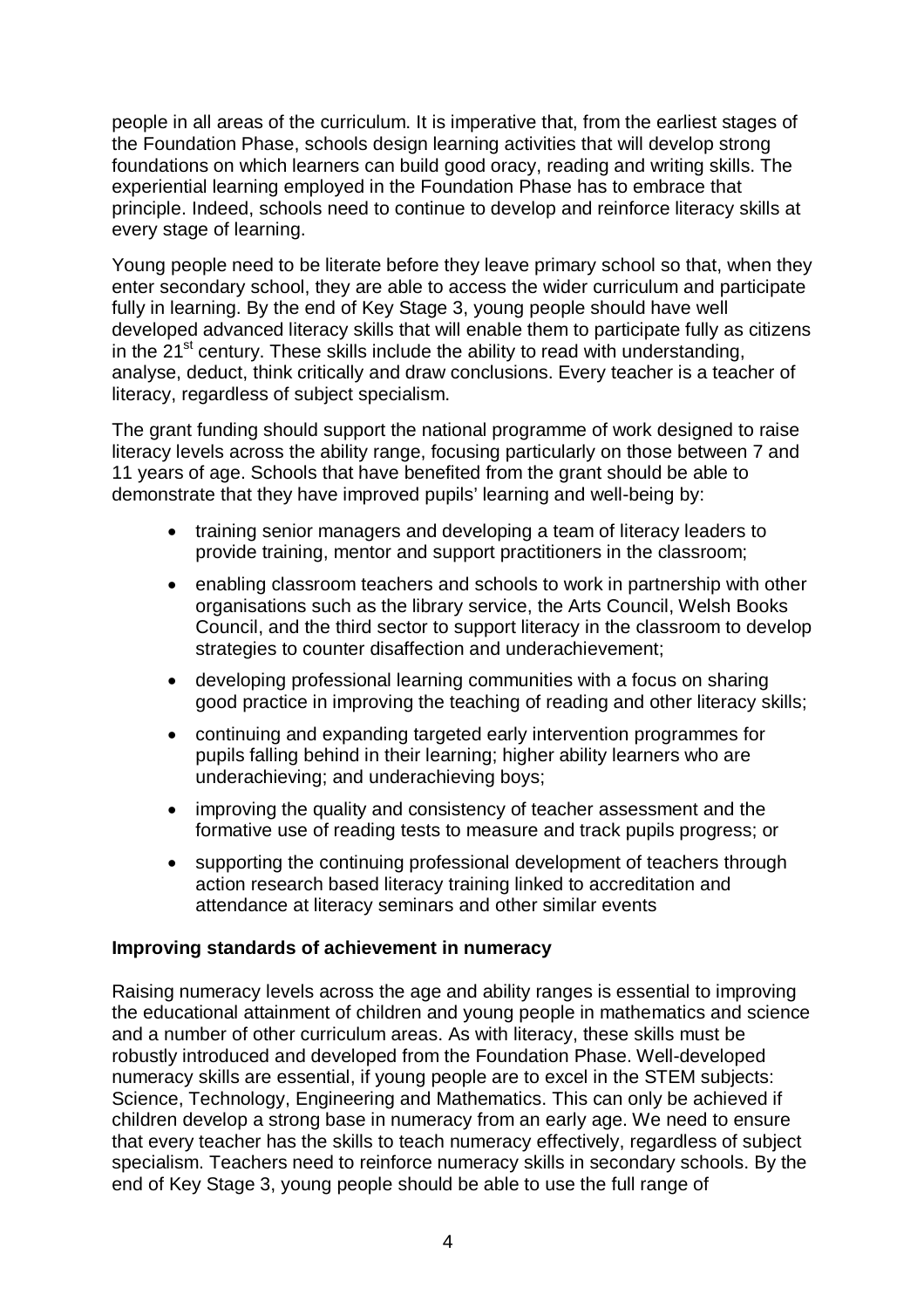mathematical skills to communicate their understanding of number, size and shape, use appropriate methods of calculation to solve mathematical problems and communicate mathematical understanding.

A National Numeracy Programme will be developed for implementation from September 2012 onwards. Schools that have benefited from the grant should be able to demonstrate that they have improved pupils' learning and well-being by:

- training senior managers and developing a team of numeracy leaders to provide training, mentor and support practitioners in the classroom;
- enabling classroom teachers and schools to work in partnership with other organisations to support numeracy in the classroom and to develop strategies to counter disaffection and underachievement;
- developing professional learning communities with a focus on sharing good practice in the recall of basic number facts and their application in real-life contexts; strategies to develop mental and written calculation skills; and the use of numeracy skills across the curriculum;
- continuing and expanding targeted early intervention programmes for pupils falling behind in their learning and higher ability learners who are underachieving;
- improving the quality and consistency of teacher assessment and the formative use of numeracy assessments to measure and track pupils progress; or
- supporting the continuing professional development of teachers through action research based numeracy training linked to accreditation including attendance at numeracy seminars and other similar events.

#### **Reducing the impact of poverty on educational attainment**

The School Effectiveness Framework sets out the inextricable link between effective and community-focused schooling. Therefore, all schools should exploit every opportunity for working more effectively in partnership with the communities they serve. The ideal is for the local community to be at the heart of each school and each school at the heart of its community. This is especially critical for schools serving socio-economically disadvantaged communities, as the school can have a significant and positive role in effecting greater community cohesion. To this end, grant funding should support schools in becoming radically more community-focused. Schools that have benefited from the grant should be able to demonstrate that they have improved pupils' learning and well-being by:

- increasing the capacity of leaders within the school to formulate and realise a clear vision for thorough-going community focused education, including strategies and approaches to promote greater community cohesion;
- strengthening partnerships with statutory and voluntary agencies within local communities;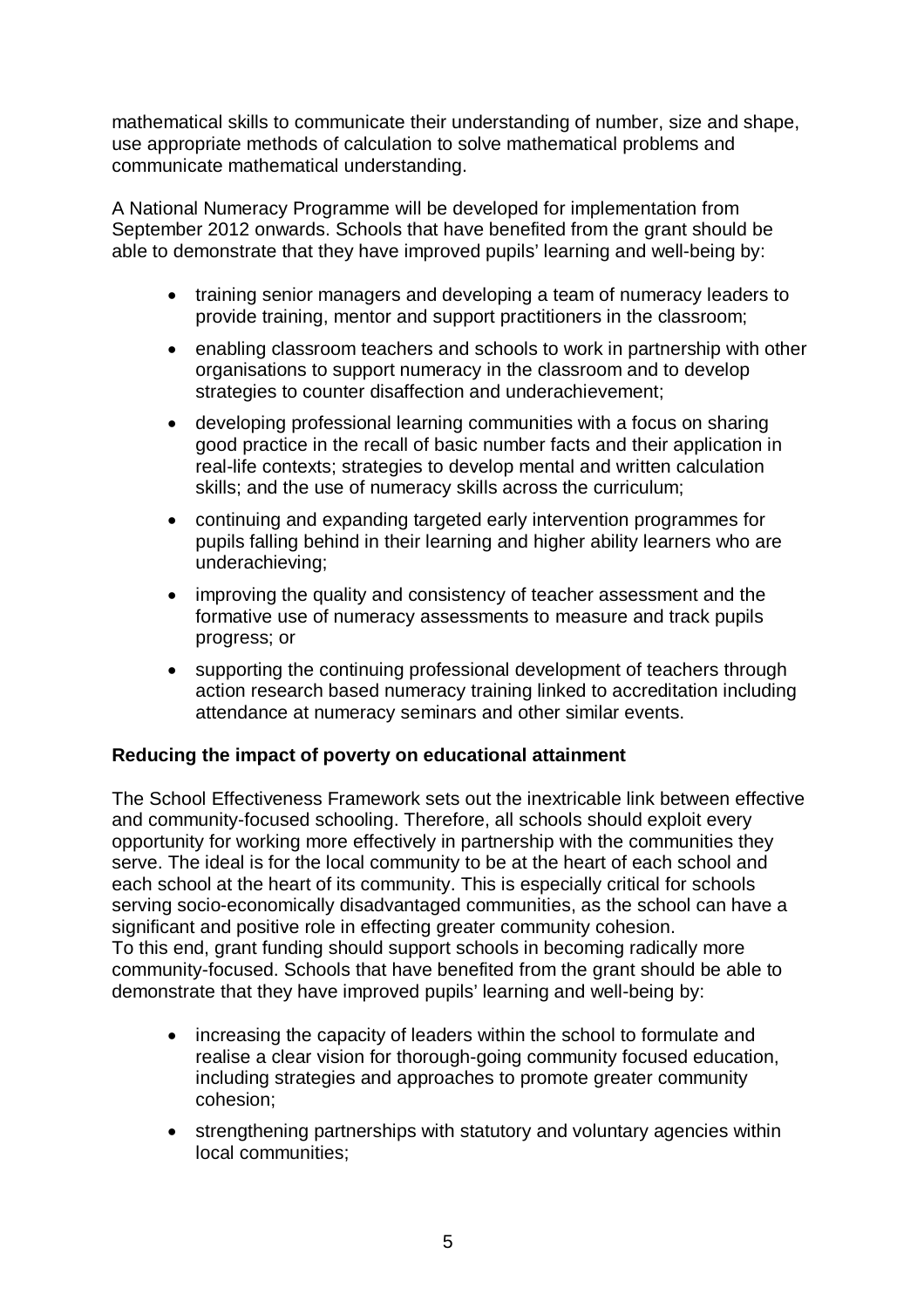- establishing or strengthening effective learning communities that enable the school to engage with other statutory and voluntary agencies to gain a clearer understanding of young people's needs and how to address them;
- using community resources more effectively to support the particular needs of learners in local communities;
- refining methods of evaluating, and improving, the school's interaction with local communities; or
- developing a curriculum that addresses the particular needs of local communities and maximises the use of resources within them.

#### **Looked-after children**

Looked-after children are amongst the most vulnerable learners within our education system. To achieve the overall aims of the grant in respect of looked-after children, local authorities should take into consideration the Welsh Government's three national priorities: improving literacy standards of achievement, improving numeracy standards of achievement and reducing the impact of poverty on educational attainment. In respect of looked-after children, the Welsh Government expects local authorities to develop strategies that encompass the work of all relevant service departments. The main grant guidance sets out the Welsh Government's expectation for each of those national priorities. It does so in six bullet points: one for each of the six elements, or areas of activity, of the School Effectiveness Framework. Four of those areas of activity are relevant to the grant funding for looked after children: working with others; intervention and support; improvement and accountability; teaching and curriculum.

Local authorities should be able to demonstrate that they are using the grant to build on this work to improve the learning and well-being of looked-after children by:

- strengthening multi-agency working and home-school links to ensure more effective support for looked after-children, especially those in out-of-county placements;
- providing individual looked-after children with personalised study support and, where required, statutory higher education bursaries;
- improving the arrangements for gathering, recording, analysing, using and sharing information about the progress of looked-after children, especially those who reside outside the corporate-parent local authority;
- tailoring teaching and learning to the specific needs of looked-after children and directing them towards recognised qualifications that are more meaningful to potential employers.

#### **Additional learning needs**

Local authorities should consider how they will ensure that there is a range of provision across the regional consortia, local authorities and all schools to meet the needs of children and young people with a range of Additional Learning Needs. Where the School Effectiveness Grant funds such activities, they should align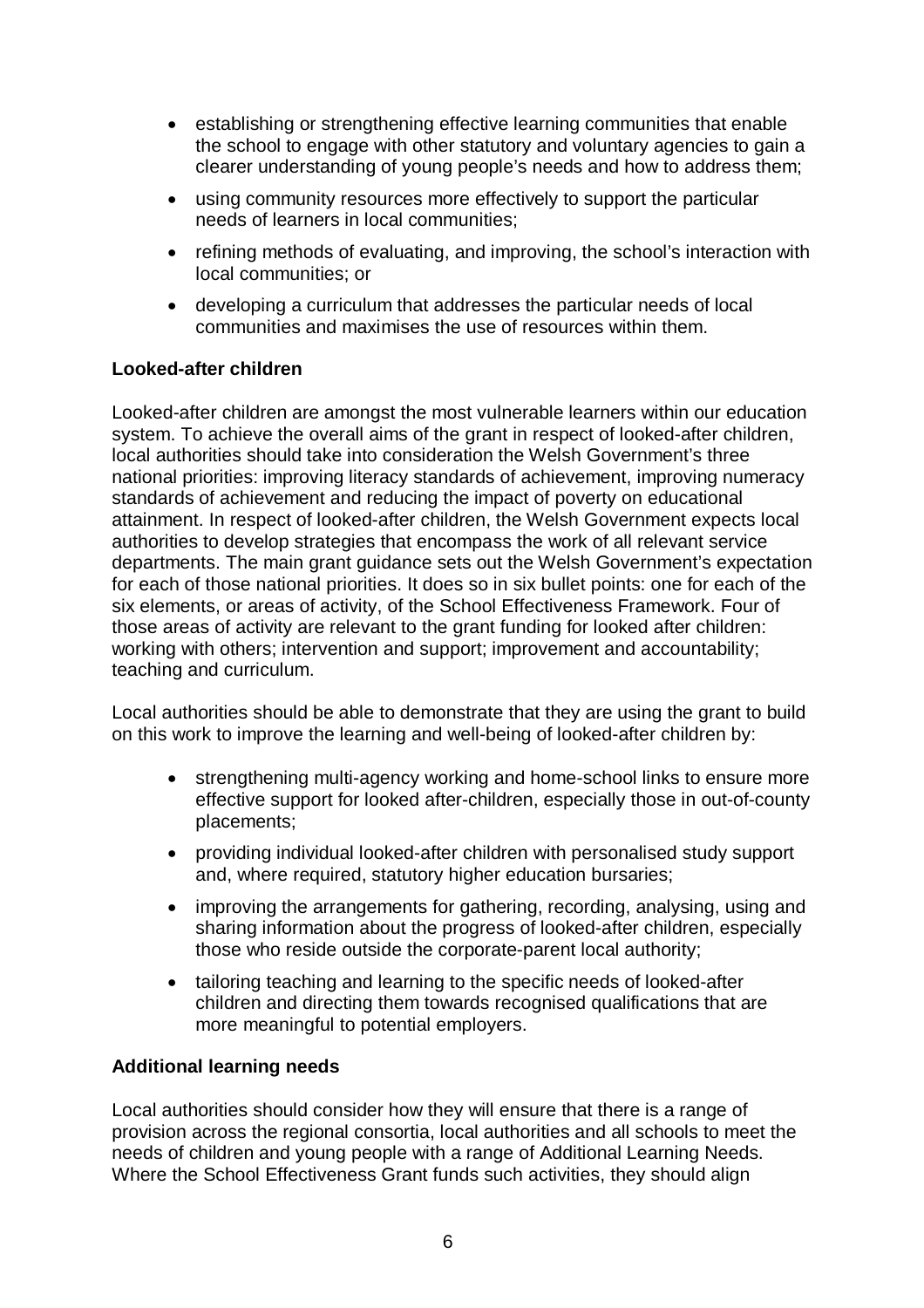strategically with the whole range of national priorities relating to Additional Learning Needs and reflect the way in which the reform of the provision for Additional Learning Needs is developing in Wales (see Annex D).

#### **Other key considerations**

In respect of all three national priority areas, there are key principles that schools, local authorities and their consortia should ensure inform their strategies for grant funded activities.

Those strategies should seek to achieve the aims of the grant through:

- ensuring tri-level working that brings together the education community (schools, local authorities and the Welsh Government) to work collaboratively to develop a new paradigm for educational reform;
- focusing on improvements in the quality of teaching, assessment and of leadership as key factors in achieving these ends;
- improving learning outcomes and wellbeing in schools throughout Wales;
- supporting more effective interface between services, partners and organisations that support children and young people;
- building upon and extending good practice undertaken by schools, local authorities including collaborative consortium working;
- using technology to develop efficient digital management and improvement in learners' digital skills;
- strengthening self evaluation systems by aligning them with the School Effectiveness Framework and Estyn's Common Inspection Framework; and
- increasing collaborative working at the level of the four regional consortia of local authorities.

#### **Strategic working**

Each local authority must produce a strategy for the use of the grant funding. This strategy should cover the gross amount of money allocated to grant related activity (that is, the Welsh Government grant **and** the match funding provided by the local authority). In place of an authority-specific strategy, the Welsh Government will accept a consortium strategy agreed between local authorities within the consortium. Along with its strategy, the local authority should submit separate plans for each initiative it intends to support through the grant. Annex C sets out the Welsh Government's expectations in respect of the overall strategy and provides the format for the presentation of these plans.

Each initiative should incorporate a collaborative investigative dimension that will lead to the publication of annual evaluative reports. To support this approach, the local authority should agree with its schools, a lead school for each collaborative to co-ordinate activity and ensure the production of the report. It is a condition of the grant that, at the end of the financial year, the lead school submit to the local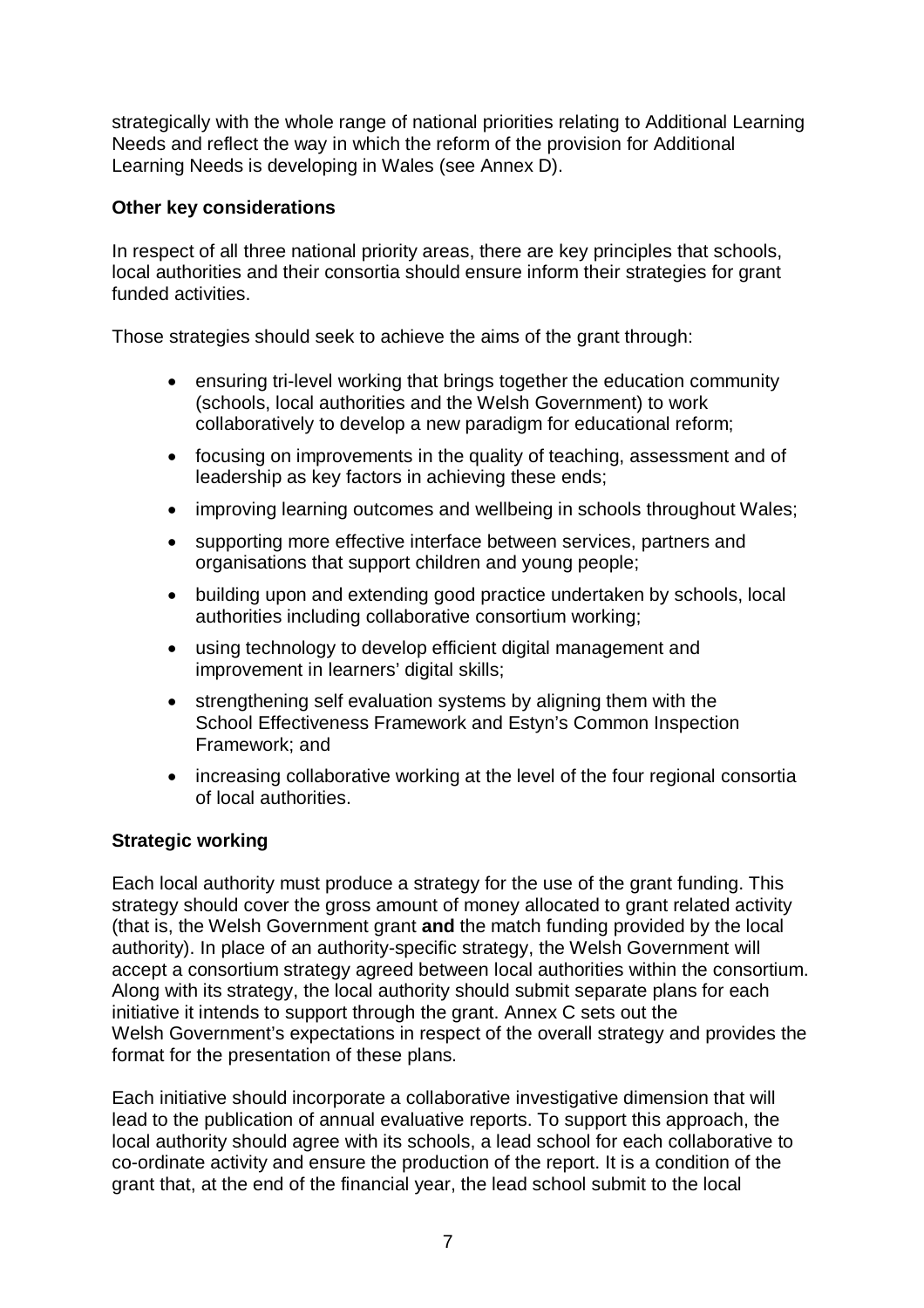authority or consortium an agreed summative report evaluating the outcomes of the collaborative initiative. This report should including a statement identifying all schools engaged in the grant-funded collaborative activity and indicating their agreement with the report. However, where the local authority includes in its grant submission an initiative that will extend into future financial years, the lead school should submit an interim report at the end of each financial year, until the completion of the final report.

In drawing up their strategies for 2011-2012, local authorities and their consortia should take into account the key messages contained in the Annual Report of Her Majesty's Chief Inspector of Education and Training in Wales, and the findings of Estyn inspection and thematic reports. In particular, the strategies should address the four challenges identified in the most recent Estyn Annual Report. These are:

- ensuring that all learners can reach their potential;
- ensuring we meet the needs of bilingual learners;
- ensuring that effective approaches to self-evaluation and improvement are in place across all sectors; and
- developing partnership working.

In consolidating various previous funding streams, the new grant does not lay on grantees the detailed specific requirements of the earlier grants. However, local authorities and their schools may wish to consider the extent to which their strategy for the School Effectiveness Grant builds on previously grant-funded activity.

The Welsh Government recognises the crucial role of primary, secondary and special schools in raising standards of attainment across Wales. Local authorities should consider the needs of all sectors and pupil referral units in drawing up plans for the use of grant funding and ensure that resources for each of the Welsh Government's three national priorities for school effectiveness are used both fairly and effectively to address these needs.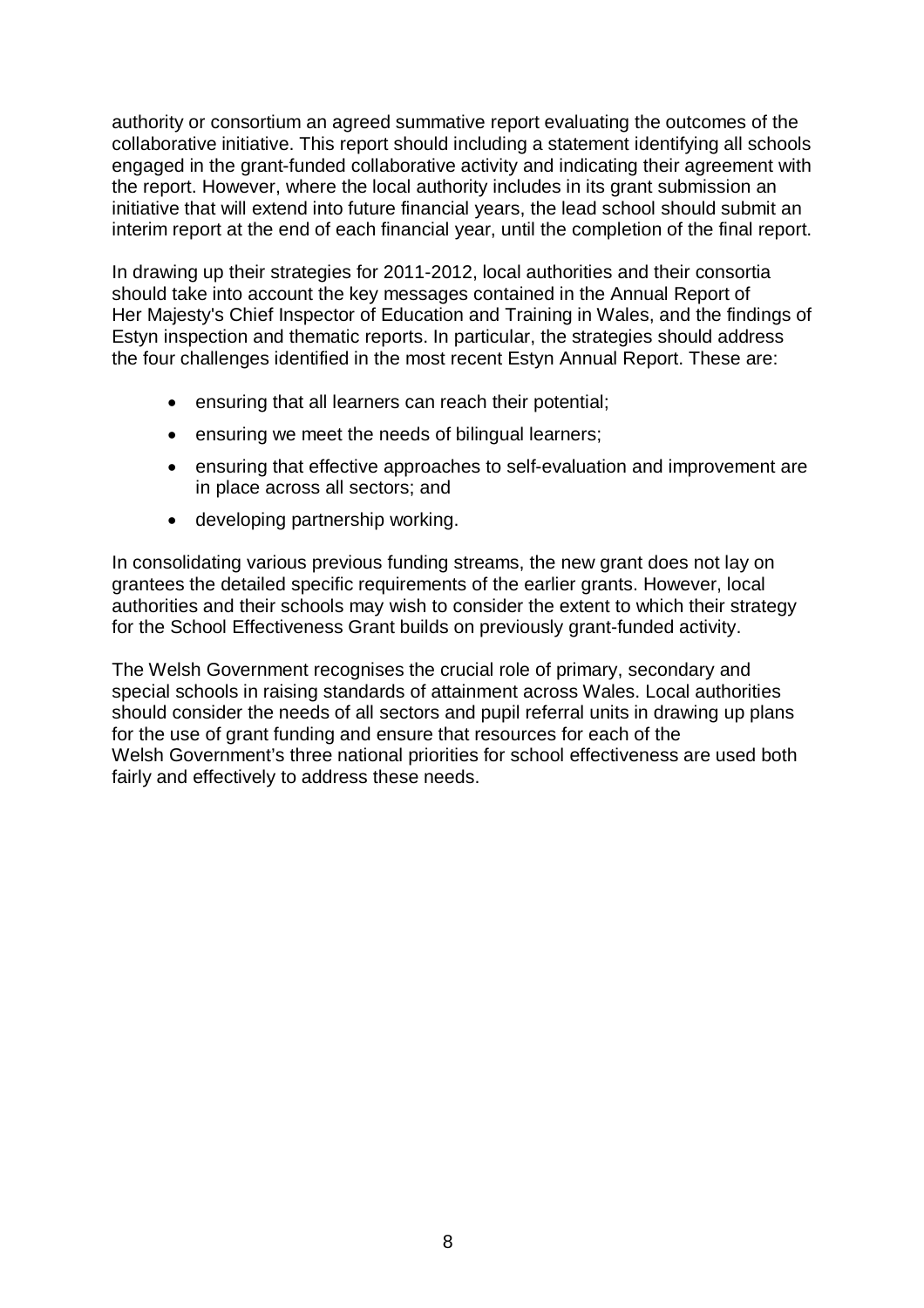#### **Administrative arrangements**

#### **Expenditure supported**

The Welsh Government has announced a gross provision of £34.188 million for the School Effectiveness Grant in 2011-2012. A minimum of £7 million of that funding is allocated to taking forward the priorities identified for improving standards of achievement in literacy and numeracy. Local authorities must clearly identify how they have allocated this element of the funding in their plans for the use of the grant.

Local authorities may allocate more grant-funding than the minima indicated above to activities that support the identified ring-fenced priorities.

#### **Looked-after children**

£1 million is allocated to taking forward the priorities identified for improving educational outcomes for looked-after children and for former relevant children who pursue a course in higher education on or after 1 September 2010. The primary purpose of this element of the grant it to enhance support for looked-after children (as defined by section 22 of the Children Act 1989) in order to improve their educational outcomes.

A letter has been issued to LAs which sets out the overview of funding arrangements for this element of the School Effectiveness Grant. A copy of this letter is attached at Annex E.

For this element only, the Welsh Government will issue an end of year grant claim form to local authorities that will require them to demonstrate spend before 31 March 2012 as approximately 7/12 of the total indicated allocation in Annex B. The remaining 5/12 is anticipated expenditure by 31 August 2012.

Any consortium-based initiative should be agreed between all of the local authorities within the consortium and funded on the basis of each local authority contributing an equal percentage of the element of the grant that is designated for looked-after children.

#### **Submissions in respect of grant funding**

By 31 March 2011, local authorities should submit a declaration of intent, setting out clear plans for moving towards a consortia-based approach to grant implementation.

By 29 April 2011, local authorities should submit a completed financial forecasting form and grant strategy (see Annexes A and C). In line with their declaration of intent, local authorities' submissions in respect of grant funding should highlight where strategies and grant-funded initiatives for 2011-2012 link into a broader consortium approach. In addition, where local authorities choose not to operate completely on a consortium basis in 2011-2012, they should provide more detail of their process and timetable for achieving full collaborative consortium working in respect of the grant by 2013-2014. These authorities will, also, have to submit a progress report on that process, as a condition of grant funding for 2012-2013.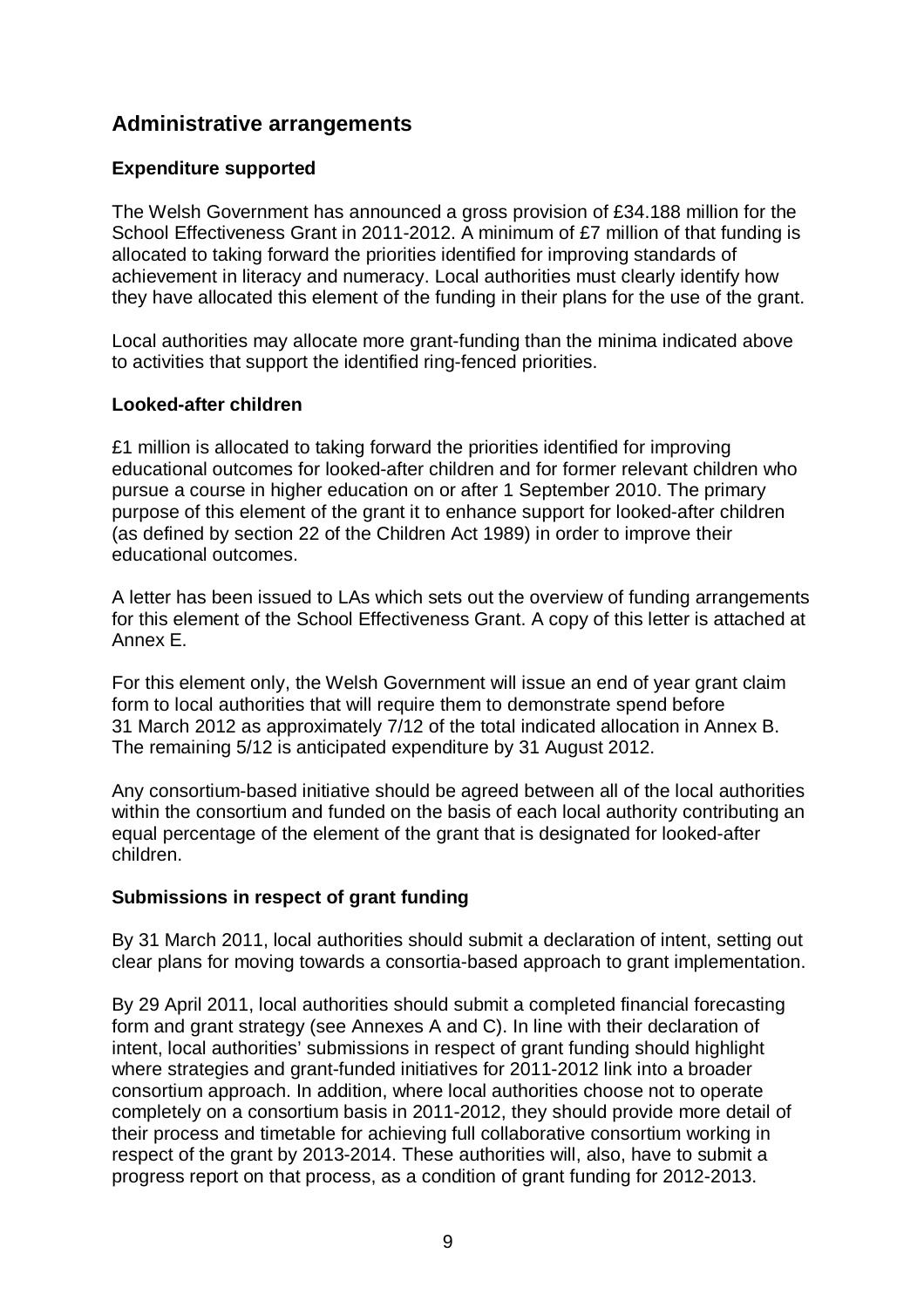To support the process of promoting and developing collaborative consortium working in respect of the School Effectiveness Grant, the Welsh Government requires the local authorities within each consortium to agree to designate one officer who will function as that consortium's grant co-ordinator. The co-ordinators will work with the Welsh Government to steer developments in respect of the grant over the three years of current arrangements. These co-ordinators will agree a detailed role description with the Welsh Government and their consortia. However, initially, the co–ordinators will work with the Welsh Government to assess the strategies and plans that individual authorities submit and provide feedback to them.

#### **Match-funding**

The Welsh Government has subsumed its former Better Schools Fund into the School Effectiveness Grant. The Better Schools Fund required local authorities to provide match-funding. That requirement remains for that proportion of the School Effectiveness Grant that derives for the Better Schools Fund. Annex B indicates the match-funding contribution payable by each local authority. Otherwise, the grant rate in 2011-2012 will be 100% for all activities.

#### **Programme administration costs**

Local authorities may retain centrally up to (but no more than) **4%** of their total grant allocation (as indicated in the first column of Annex B) to support the development and management of the programme. It is legitimate for local authorities to use this element of the funding to increase their capacity, and that of the regional consortium, to support and challenge their schools in respect of the grant.

#### **Delegating funding to schools**

Local authorities must involve schools closely in the implementation of grant funded activities. The local authority should consult with its School Budget Forum on its proposed approach to delegating grant to schools.

The Welsh Government expects local authorities to delegate to schools **at least 75%** of their total grant allocation (as indicated in the first column of Annex B) minus the looked-after children element of the grant. In exceptional circumstances, where authorities are unable to delegate at least to this level, they should set out, and agree with the Welsh Government, their rationale for a reduced level of delegation.

The delegation of funding to schools is conditional. Where funding is delegated to schools under these arrangements, schools have to demonstrate, through the local authority, that they are effectively carrying out the responsibility given to them under the programme. The local authority, with its schools, should establish appropriate cost-effective arrangements for doing this. These arrangements should ensure that schools are accountable for using grant funding effectively and efficiently to support activity that clearly promotes the aims and vision of the School Effectiveness Framework by appropriately focusing on the national priorities set out in this grant guidance.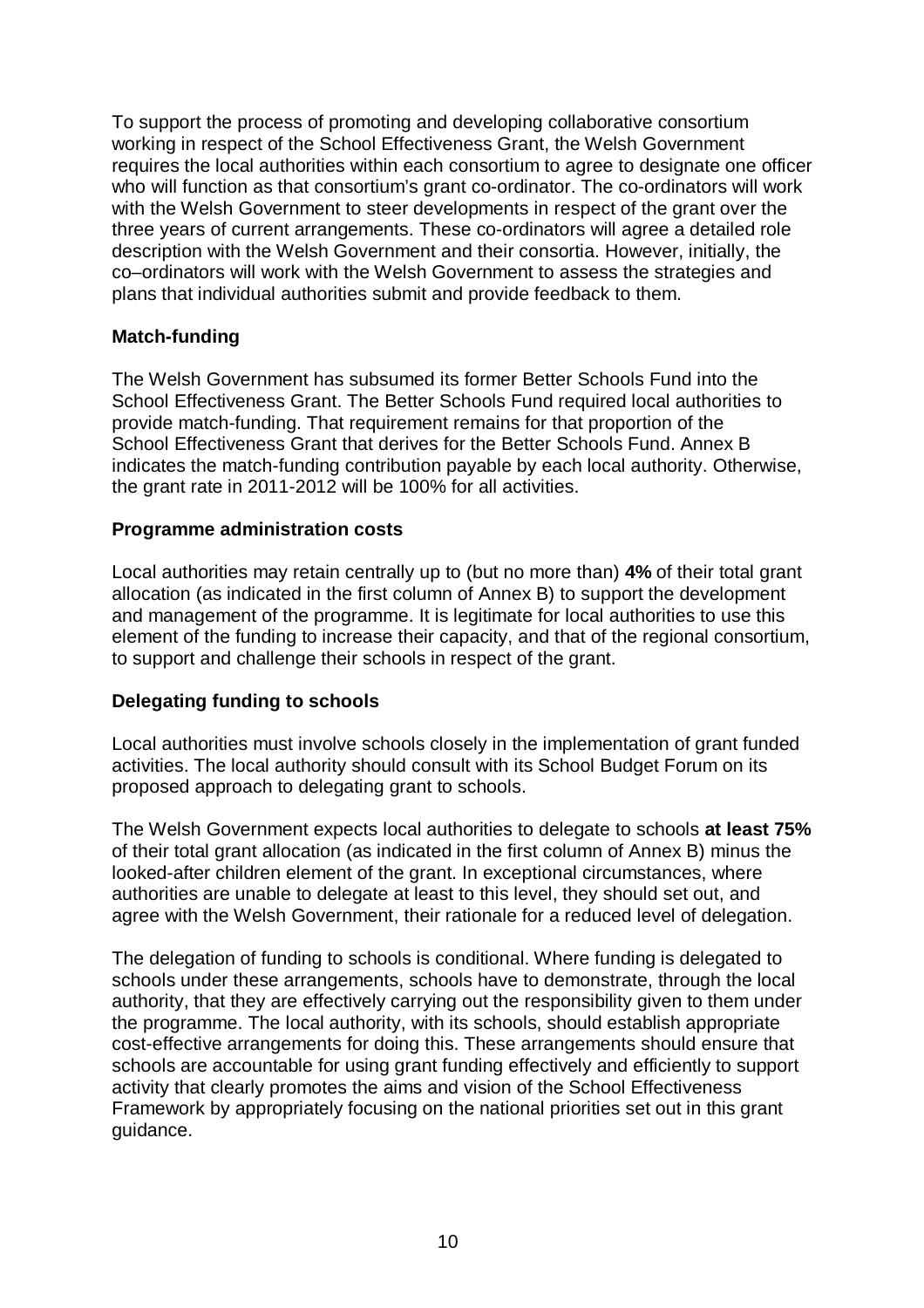In particular, local authorities should ensure that, working in collaboration, schools:

- produce a costed annual programme of collaborative, evaluative, developmental activities that clearly support the local authority's overall strategy for the use of the grant funding;
- plan to realise objectives identified in local authority strategies, Children and Young People Partnership Plans and each school's development plan;
- feature school and professional development activity systematically in annual development plans, taking account of data made available in Estyn's annual report on standards in schools in Wales and information provided by the Welsh Government on the comparative achievements of 7, 11 and 14 year olds in their National Curriculum Assessments as presented in All Wales Core Data Sets and through national and regional publications;
- take action in respect of as many of the bullet points as possible set out under the three national priorities that provide the focus of the grant, given local circumstances and needs;
- monitor programme delivery and expenditure against budget;
- make available copies of the annual programmes for examination by school inspectors, the Wales Audit Office and local authority staff;
- provide local authorities with information required for programme monitoring and evaluation returns to the Welsh Government; and
- ensure that any likely underspend is surrendered to the local authority as soon as possible, so that it can be put to good use elsewhere.

Local authorities may withdraw delegated funds, in whole or in part, from schools who fail to comply with the above requirements.

In the case of the £1million identified to improve the educational outcomes for looked-after children and former relevant children, local authorities must ensure collaboration with children's services on devising the strategy and its implementation, which must also include looked-after children who are placed out of county or not in a school provision.

#### **Allocations**

Allocations are based on the existing formulae used in the grant streams that have combined to create the School Effectiveness Grant. The Welsh Government proposes to undertake a review of the distribution formula of the grant in 2011-2012. The intention is to implement the revised formula in 2012-2013.

#### **Staff costs**

The funding of staff costs is only permissible where the member of staff is undertaking activities that clearly and specifically accord with the aims and focus of the School Effectiveness Grant. Schools should not use the School Effectiveness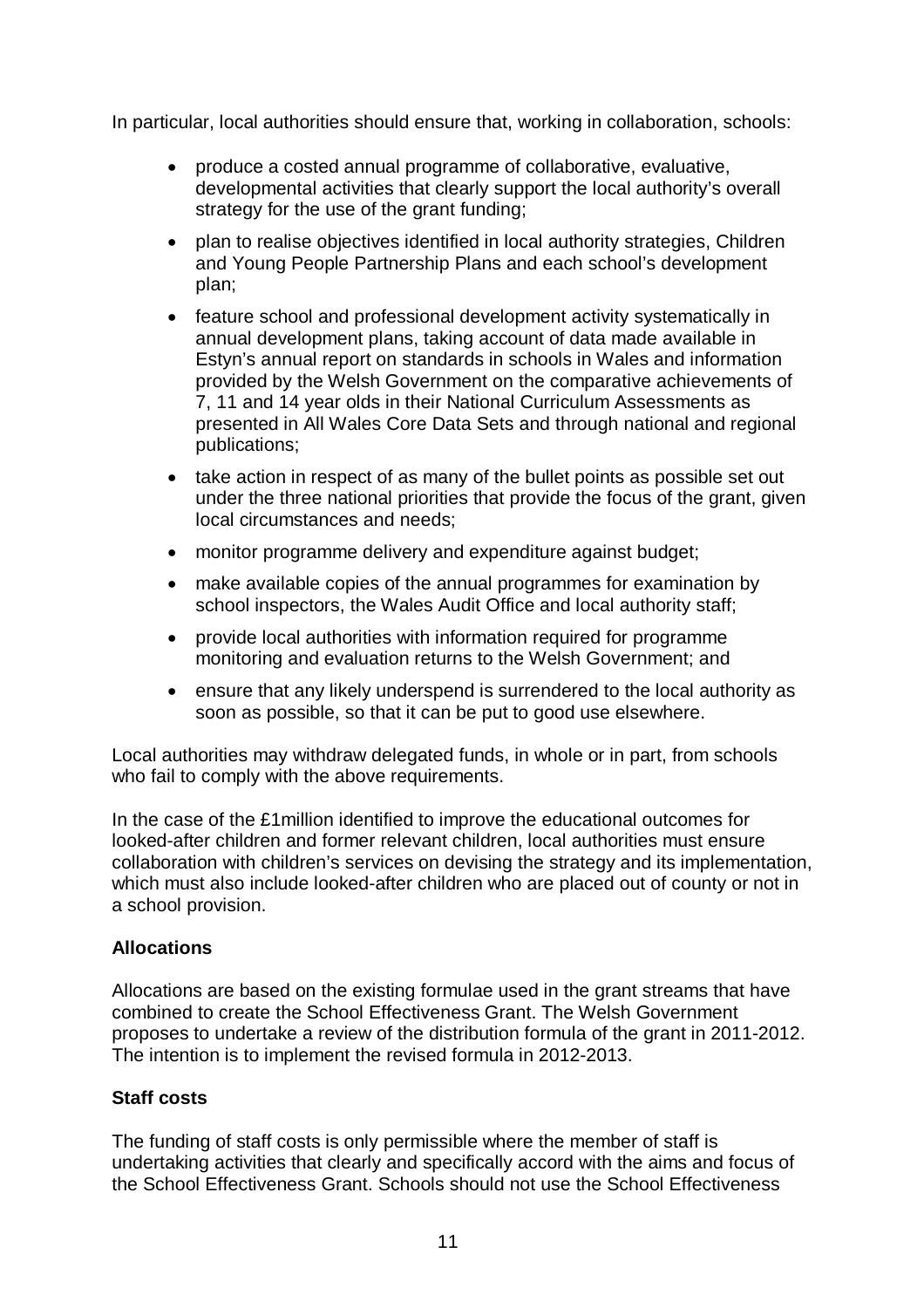Grant to sustain permanent posts in respect of a school's core activity. For example, it is legitimate to fund a member of staff to undertake development activity to increase the school's capacity for effectiveness in the longer term but not to use funding to maintain current staffing ratios or to increase levels of support for pupils during the period of grant funding. In summary, all grant funding should clearly support the strategic, developmental, evaluative and collaborative principles underpinning the grant. If local authorities are in doubt about eligible expenditure on staff, they should contact the School Effectiveness Grant Team.

#### **ICT procurement**

Local Authorities and their schools should **not** use the School Effectiveness Grant to support the procurement of ICT equipment or connectivity costs.

#### **Payment of grant**

This grant is payable in two instalments. If the Welsh Government is not satisfied that a local authority has, or will, use the funding solely for the approved purposes or that a local authority is not fulfilling any of the other terms and conditions of the grant, the Welsh Government may withhold payment of either instalment. As a condition of the payment of the second instalment, a local authority will have to provide a satisfactory account of the action taken to address issues raised in the Welsh Government's evaluation of the authority's strategy for the grant.

The Welsh Government will issue a claim form for payment of the first instalment in August 2011. In making a claim on this form, the local authority will have to disclose the actual eligible expenditure in the period covered, and the estimated out-turn for the next period. It is important to ensure that all grant resources are used in a timely and effective way. The Welsh Government will scrutinise the claim forms submitted by local authorities and will require clarification from them of any issues that appear likely to affect overall spending figures for the year.

The Welsh Government requires local authorities and schools to secure effective targeting and value for money for the expenditure incurred. They should establish cost-effective planning, monitoring and evaluation arrangements for this purpose, taking account of the Wales Programme for Improvement and other requirements.

Grant expenditure will be subject to external audit certification. The Welsh Government will confirm the deadline for submitting the audited claim form in spring 2012. However, grant will be paid in full on the basis of the estimated claims submitted in March 2012.

Grant claims must be submitted promptly by the stated deadline. We shall reserve the right to withhold payment of any late claims, which must in all instances be accompanied by an explanatory letter from the Chief Education Officer or equivalent.

The Welsh Government reserves the right at any time to recover the grant, in whole or in part, to the extent that it is not used for an eligible purpose or if the Welsh Government considers that any other terms or conditions of the grant are not being fulfilled.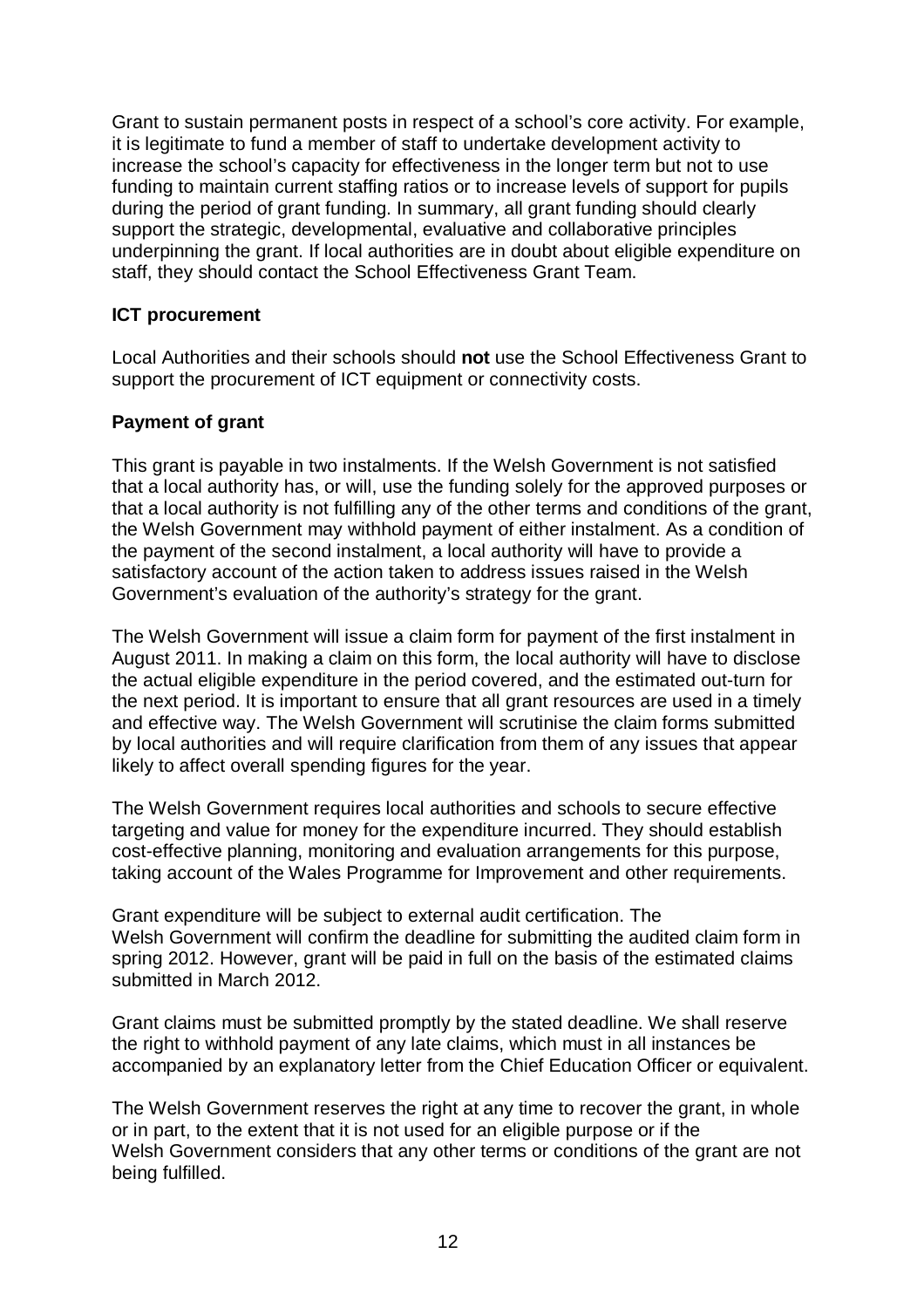If Local Authorities are experiencing difficulties that will affect claims for payment, they should contact the School Effectiveness Grant team at the earliest opportunity.

#### **In-year changes**

The Welsh Government reserves the right to change the requirements in this and any other part of this guidance. Any changes will take effect 28 calendar days after the date on which local authorities are notified.

The full terms and conditions of grant will accompany the grant offer letter (following acceptance of Annexes A and C) and any grant awarded should be used only for the purposes approved in the letter making offer of grant.

#### **Reviewing grant arrangements**

The Welsh Government will review with its partners the operation of the grant in 2011-2012 in order to improve arrangements for 2012-2013 in the light of experience. In addition, the Welsh Government intends to review arrangements more thoroughly at the end of the second of the three years period of the grant. That review will, amongst other things, evaluate the extent to which arrangements have:

- produced greater efficiency;
- streamlined administration; and
- stimulated more collaborative activity within the regional consortia.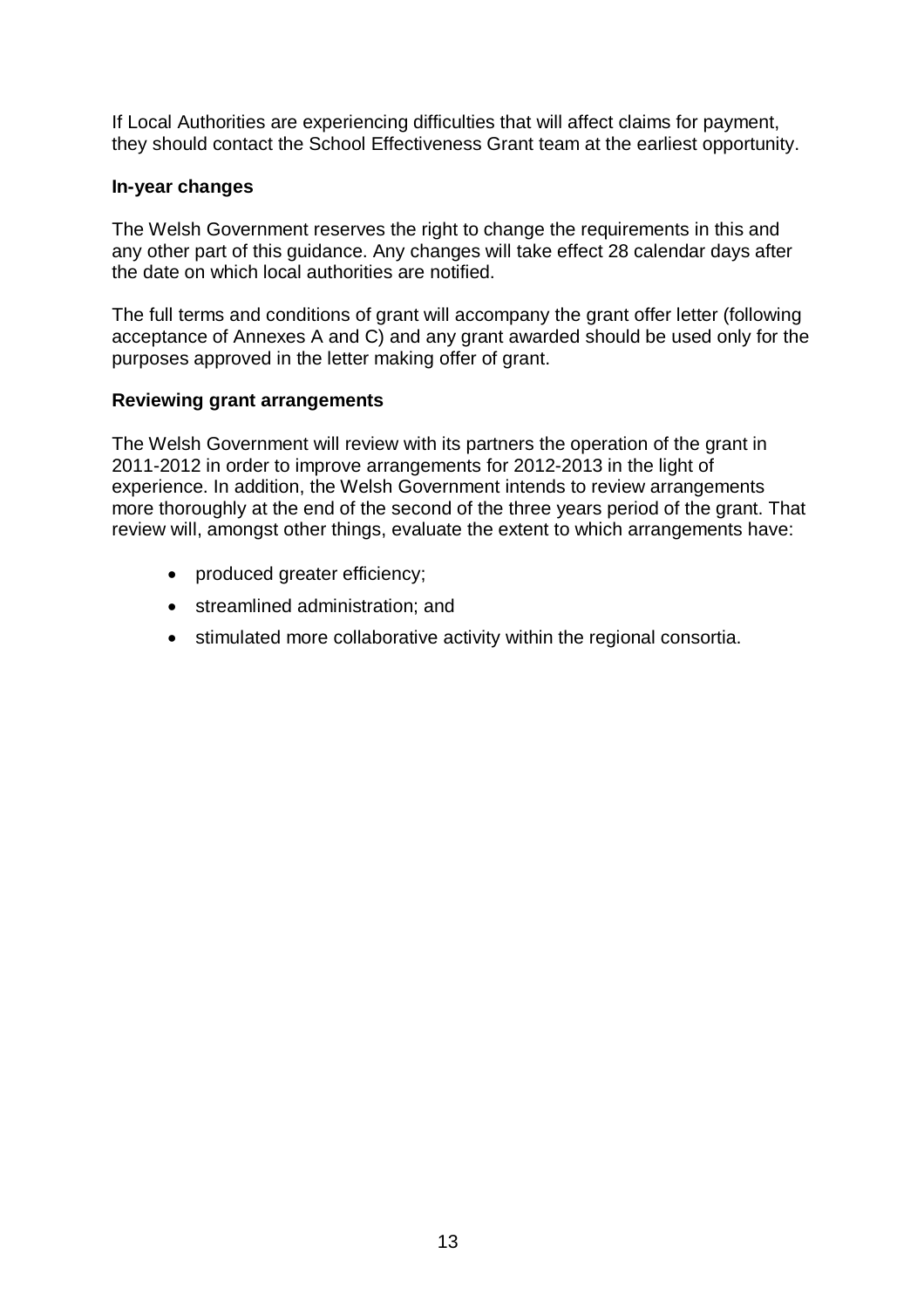## **Annex A: Financial forecasting form**

## **Forecast expenditure profile 2011–12**

| Term                                   | Forecast expenditure (as % total formula<br>allocation) |
|----------------------------------------|---------------------------------------------------------|
| Term 1<br>(period ending Sept 2011)    | $\%$                                                    |
| Term 2<br>(period ending 31 March2012) | %                                                       |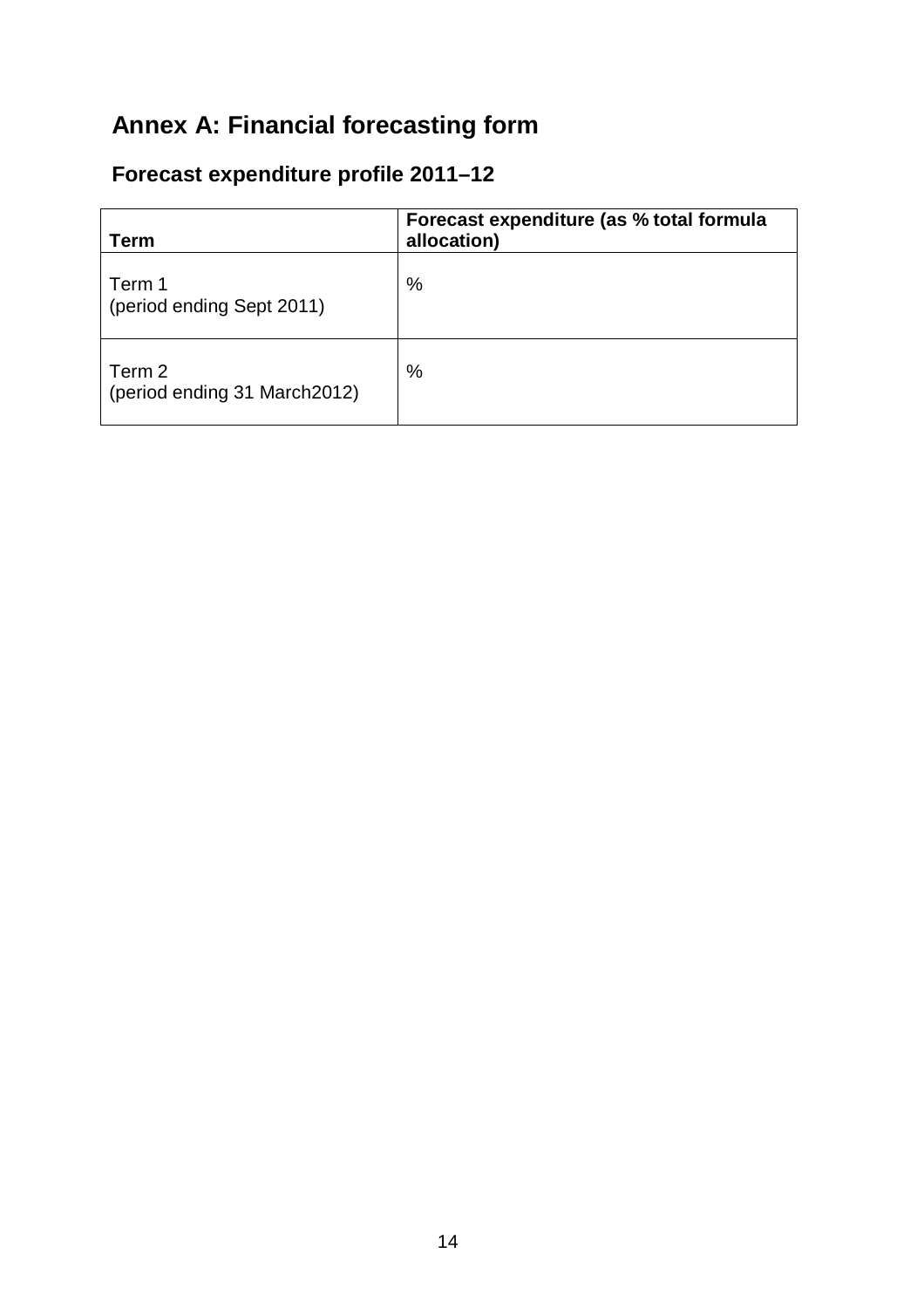## **Annex B: Allocation table 2011-12**

|                          | <b>Total grant</b><br>(including<br>local<br>authority<br>match<br>funding) | <b>Total</b><br>payment<br>from Welsh<br>Government | <b>Element of</b><br>grant<br>subject to<br>match<br>funding | Match-<br>funding<br>payable by<br>local<br>authorities | <b>Minimum</b><br>ring-fenced<br>element for<br>literacy and<br>numeracy | <b>Element of</b><br>grant for<br>Looked<br><b>After</b><br><b>Children</b> | <b>Element of</b><br>grant subject<br>to minimum of<br>75%<br>delegation | <b>Minimum</b><br>amount to be<br>delegated to<br>schools |
|--------------------------|-----------------------------------------------------------------------------|-----------------------------------------------------|--------------------------------------------------------------|---------------------------------------------------------|--------------------------------------------------------------------------|-----------------------------------------------------------------------------|--------------------------------------------------------------------------|-----------------------------------------------------------|
| Isle of Anglesey         | 951,790                                                                     | 733,024                                             | 328,149                                                      | 218,766                                                 | 228,224                                                                  | 19,351                                                                      | 932,439                                                                  | 699,329                                                   |
| Gwynedd                  | 1,535,558                                                                   | 1,168,659                                           | 550,349                                                      | 366,899                                                 | 322,875                                                                  | 30,232                                                                      | 1,505,326                                                                | 1,128,995                                                 |
| Conwy                    | 1,322,445                                                                   | 993,735                                             | 493,065                                                      | 328,710                                                 | 271,934                                                                  | 30,923                                                                      | 1,291,522                                                                | 968,642                                                   |
| Denbighshire             | 1,171,804                                                                   | 889,879                                             | 422,888                                                      | 281,925                                                 | 263,023                                                                  | 29,996                                                                      | 1,141,808                                                                | 856,356                                                   |
| Flintshire               | 1,645,845                                                                   | 1,215,065                                           | 646,169                                                      | 430,780                                                 | 302,692                                                                  | 39,964                                                                      | 1,605,881                                                                | 1,204,411                                                 |
| Wrexham                  | 1,446,235                                                                   | 1,083,553                                           | 544,022                                                      | 362,682                                                 | 296,247                                                                  | 42,622                                                                      | 1,403,613                                                                | 1,052,710                                                 |
| Powys                    | 1,566,624                                                                   | 1,182,101                                           | 576,784                                                      | 384,523                                                 | 314,309                                                                  | 27,277                                                                      | 1,539,347                                                                | 1,154,510                                                 |
| Ceredigion               | 912,807                                                                     | 711,306                                             | 302,251                                                      | 201,501                                                 | 224,291                                                                  | 16,354                                                                      | 896,453                                                                  | 672,340                                                   |
| Pembrokeshire            | 1,471,112                                                                   | 1,091,949                                           | 568,744                                                      | 379,163                                                 | 275,278                                                                  | 34,262                                                                      | 1,436,850                                                                | 1,077,638                                                 |
| Carmarthenshire          | 2,098,063                                                                   | 1,570,593                                           | 791,205                                                      | 527,470                                                 | 409,428                                                                  | 51,673                                                                      | 2,046,390                                                                | 1,534,793                                                 |
| Swansea                  | 2,323,452                                                                   | 1,711,880                                           | 917,628                                                      | 611,572                                                 | 429,079                                                                  | 79,676                                                                      | 2,243,776                                                                | 1,682,832                                                 |
| Neath Port<br>Talbot     | 1,603,810                                                                   | 1,204,976                                           | 598,251                                                      | 398,834                                                 | 347,345                                                                  | 51,215                                                                      | 1,552,595                                                                | 1,164,446                                                 |
| <b>Bridgend</b>          | 1,488,548                                                                   | 1,112,669                                           | 563,818                                                      | 375,879                                                 | 320,274                                                                  | 44,046                                                                      | 1,444,502                                                                | 1,083,377                                                 |
| The Vale of<br>Glamorgan | 1,295,631                                                                   | 952,995                                             | 513,954                                                      | 342,636                                                 | 239,085                                                                  | 35,351                                                                      | 1,260,280                                                                | 945,210                                                   |
| Rhondda Cynon<br>Taff    | 2,817,906                                                                   | 2,084,761                                           | 1,099,718                                                    | 733,145                                                 | 546,828                                                                  | 89,482                                                                      | 2,728,424                                                                | 2,046,318                                                 |
| Merthyr Tydfil           | 848,235                                                                     | 663,663                                             | 276,858                                                      | 184,572                                                 | 254,213                                                                  | 26,951                                                                      | 821,284                                                                  | 615,963                                                   |
| Caerphilly               | 2,126,730                                                                   | 1,567,845                                           | 838,328                                                      | 558,885                                                 | 386,143                                                                  | 71,632                                                                      | 2,055,098                                                                | 1,541,324                                                 |
| <b>Blaenau Gwent</b>     | 972,342                                                                     | 752,567                                             | 329,662                                                      | 219,775                                                 | 261,838                                                                  | 30,354                                                                      | 941,988                                                                  | 706,491                                                   |
| Torfaen                  | 1,085,640                                                                   | 823,401                                             | 393,358                                                      | 262,239                                                 | 262,484                                                                  | 36,072                                                                      | 1,049,568                                                                | 787,176                                                   |
| Monmouthshire            | 881,153                                                                     | 661,255                                             | 329,847                                                      | 219,898                                                 | 173,180                                                                  | 16,979                                                                      | 864,174                                                                  | 648,131                                                   |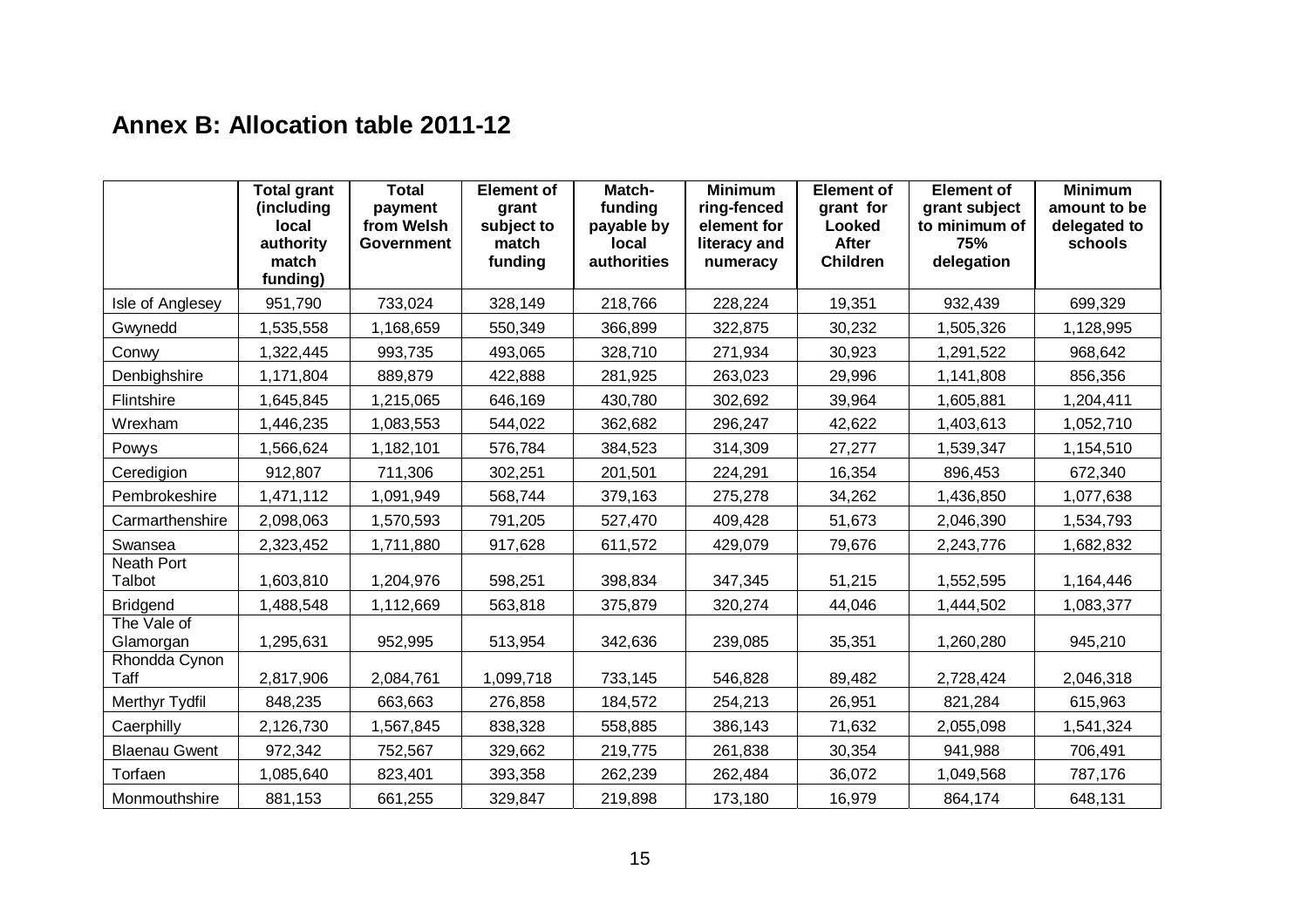|                | <b>Total grant</b><br>(including)<br>local<br>authority<br>match<br>funding) | Total<br>payment<br>from Welsh<br>Government | <b>Element of</b><br>grant<br>subject to<br>match<br>funding | Match-<br>funding<br>payable by<br>local<br>authorities | <b>Minimum</b><br>ring-fenced<br>element for<br>literacy and<br>numeracy | <b>Element of</b><br>grant for<br>Looked<br><b>After</b><br><b>Children</b> | <b>Element of</b><br>grant subject<br>to minimum of<br>75%<br>delegation | <b>Minimum</b><br>amount to be<br>delegated to<br>schools |
|----------------|------------------------------------------------------------------------------|----------------------------------------------|--------------------------------------------------------------|---------------------------------------------------------|--------------------------------------------------------------------------|-----------------------------------------------------------------------------|--------------------------------------------------------------------------|-----------------------------------------------------------|
| <b>Newport</b> | 619,339                                                                      | ,209,055                                     | 615,426                                                      | 410,284                                                 | 326,367                                                                  | 63,319                                                                      | 1,556,020                                                                | 1,167,015                                                 |
| Cardiff        | 3,003,084                                                                    | 2,214,067                                    | ,183,526                                                     | 789,017                                                 | 544,862                                                                  | 132,269                                                                     | 2,870,815                                                                | 2,153,111                                                 |
| Wales          | 34,188,154                                                                   | 24,598,998                                   | 12,884,000                                                   | 8,589,155                                               | 6,999,999                                                                | 1,000,000                                                                   | 33,223,154                                                               | 24,891,115                                                |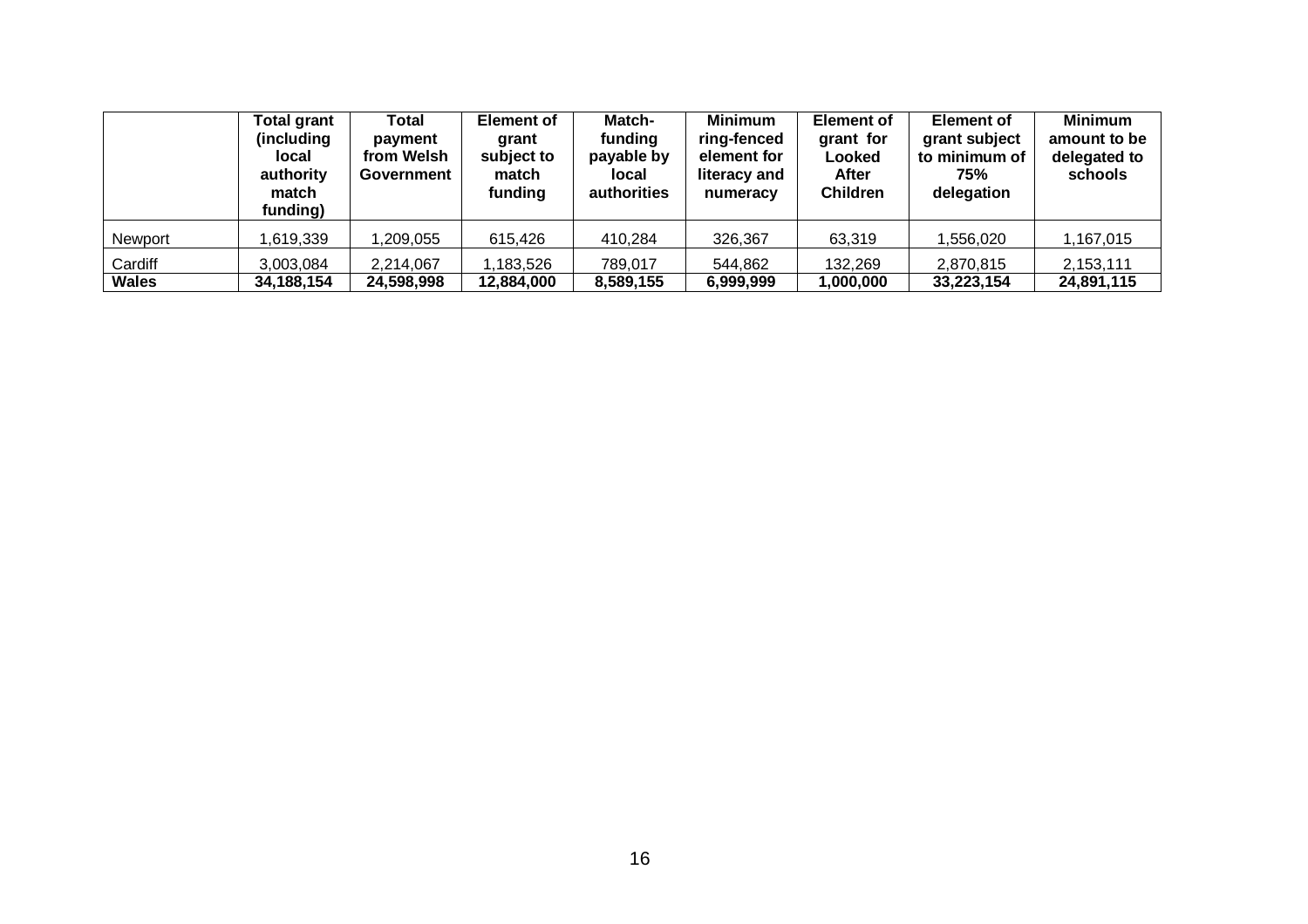## **Annex C: Local authority strategy**

#### **Rationale for strategy as a whole**

The rationale should provide an explanation of the local authority's reasons for supporting the particular initiatives that it is submitting for School Effectiveness Grant funding. It should set out how the local authority believes its package of initiatives will support improved school effectiveness in line with the national priorities set out in the grant guidance. The rationale should also demonstrate how the strategy will support the local Children and Young People's Partnership plan.

The Welsh Government encourages local authorities to submit a joint strategy for using the School Effectiveness Grant collaboratively at regional consortium level. Where this is not practicable for 2011-2012, the rationale should set out the steps that the local authority will take to move towards a fully collaborative regional strategy for 2013-2014.

#### **Activities Funded by the Grant**

This section should provide the information identified in the sub-sections below for each individual initiative funded by the grant.

#### **Title of Initiative**

This should provide a brief description that will readily identify and distinguish each individual initiative that receives funding.

#### **Funding Allocated**

This should indicate the overall funding allocated to this initiative, identify participating schools and the amounts allocated to each of them, and any funding retained centrally to support the initiative.

#### **Component Activities**

This section should itemise (and describe briefly) each of the activities that will comprise the initiative as a whole.

There should be an indication of the funding notionally allocated for each activity.

#### **Objectives**

This section should set out the objectives for the initiative in terms of the outcomes for learners and outputs in respect of improved practice or increased capacity.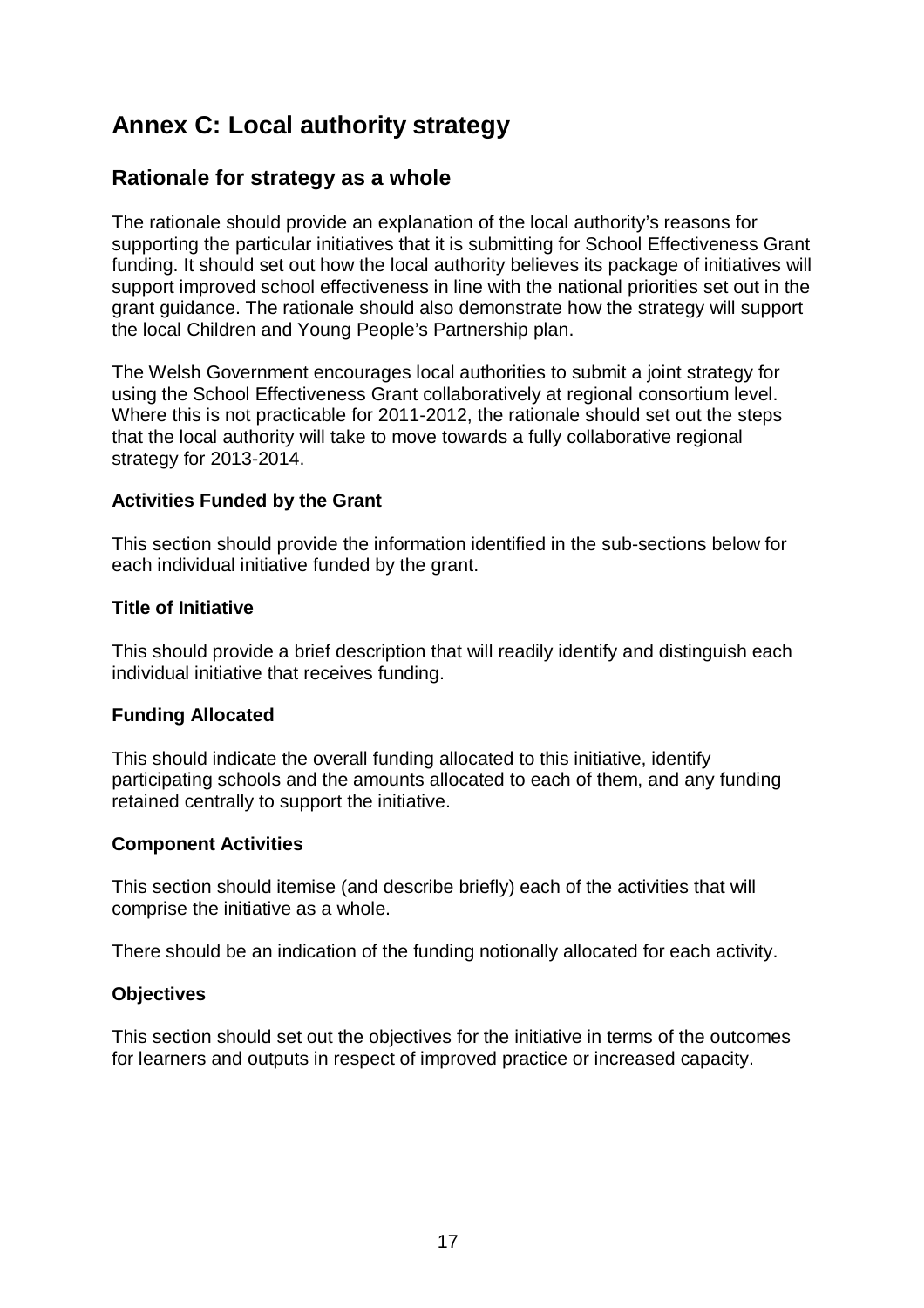#### **Outcomes**

This sub-section should set out the improvement you expect to achieve in the educational achievements or well-being of children and young people.

#### **Outputs**

This sub-section should set out what improvement in practice or increased capacity you aim to achieve as a result of this initiative. In particular, you should identify any resources (including good practice case studies) that the initiative will generate.

#### **Performance Indicators**

This section should specify the qualitative or quantitative indicators that you will use to evaluate the extent you have achieved your objectives both in terms of improved outcomes for learners and more effective provision to support their learning and well–being.

Where appropriate, you may include specific targets in respect of the identified targets.

#### **Evaluation Process**

This section should outline how you will monitor and evaluate your success in achieving your targets and your performance in respect of the identified indicators.

#### **Collaborative Consortium Activity**

This section should specify whether this initiative is part of a wider consortium initiative or strategy. Where that is the case, this section should identify the relevant regional initiative or strategy. It would be useful, if consortium groups were to agree a common approach in referring to collaborative activity in this section.

#### **LOCAL AUTHORITY CONTACT DETAILS FOR THIS PRIORITY**

| Name:            |
|------------------|
| <b>Position:</b> |
| <b>Address:</b>  |

**Tel:** 

**e-mail:**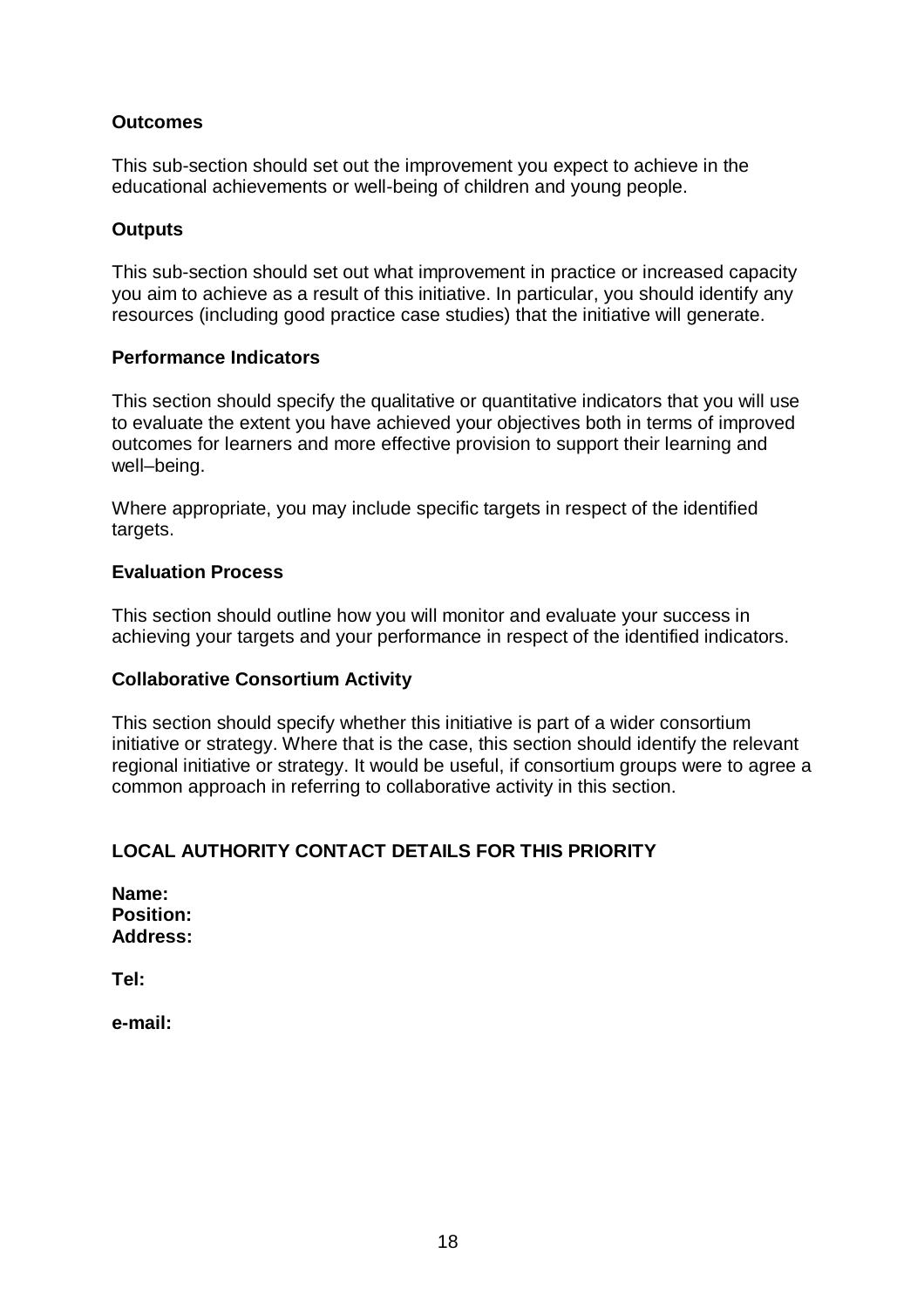#### **Annex D: Previous funding streams and links with other grant schemes**

The School Effectiveness Grant consolidates a number of earlier Welsh Government grants. The new grant does not lay on grantees all the detailed requirements of those grants. However, local authorities and their schools should consider the extent to which their strategies for the new grant build on activities funded under the earlier grants.

The earlier grants that have come together in the School Effectiveness Grant supported:

- the effective use of data:
- the reduction of variations in performance within schools and between schools;
- the strengthening of teaching, learning assessment and distributed leadership through continual professional development;
- effective primary-secondary school partnerships;
- the promotion of schools, including small and rural schools as a focus for the community;
- literacy and numeracy strategic intervention;
- literacy and numeracy continuing professional development;
- the implementation of school effectiveness through the whole school use of ICT;
- the appropriate use of the internet in schools; and
- a range of provision across all schools and local authorities to meet the needs of children and young people with a range of additional learning needs and those who are suffering or are at risk of suffering harm as a result of abuse or neglect.

Local authorities should also explore links with other Welsh Government grant schemes to ensure that activities funded through the School Effectiveness Grant align strategically with the whole range of national and local policies and priorities. The following grants are of particular relevance in this connection:

- Minority Ethnic Achievement Grant.
- Grant for the Education of Gypsy Children and Traveller Children.
- Additional Learning Needs Gran.
- Families First Fund; and
- Childcare Grant.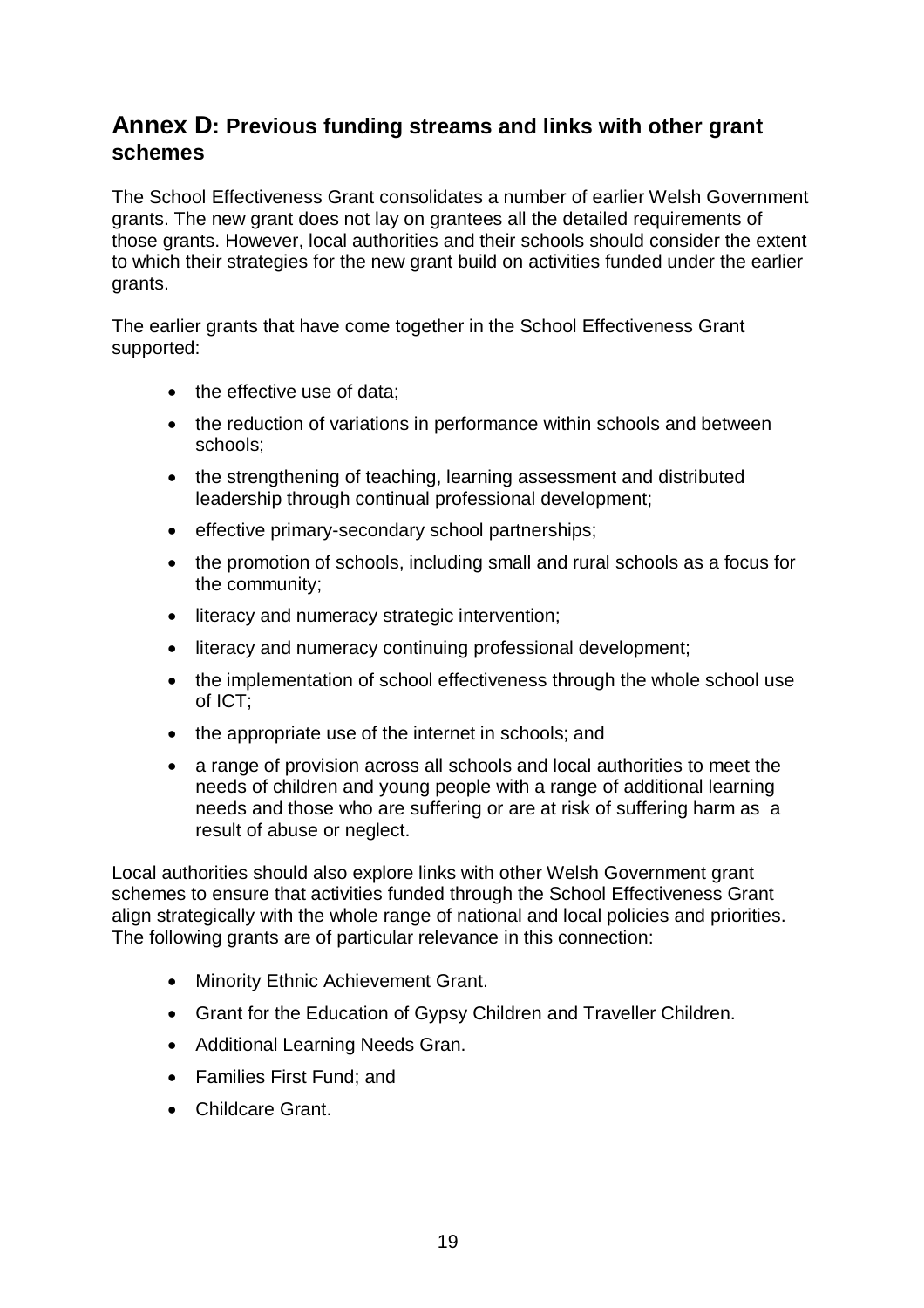## **Annex E: Letter to local authorities regarding the looked after children element of SEG**

Dear Colleagues,

#### **The Looked After Children element of the School Effectiveness Grant (SEGLAC)**

Local authorities have made significant progress in improving educational outcomes for looked after children. External evaluation of the Welsh Government's RAISE programme has identified those approaches that have been most effective in this respect. Looked after children have had access to better targeted support for their personal development and well-being.

Local authorities are improving arrangements for tracking and monitoring looked after children's educational progress. Some authorities have been agreeing appropriate personal targets with these children, based on clear evidence of their potential and prior performance. However, local authorities have not always used this information to improve their overall performance in supporting the education of looked after children.

Within the School Effectiveness Grant there is a ring-fenced element of funding for looked after children and care leavers. Over the last 3 months, Looked After Children's Education Coordinators have met nationally and within consortia to consider how the most effective strategies identified in the RAISE LAC programme can be pursued through the Looked After Children element School Effectiveness Grant and embedded into the normal business of corporate parenting.

In reaching this formal planning stage, an overview of the arrangements for this ring –fenced element of the School Effectiveness Grant is now provided as:

#### **Purpose**

The primary purpose of SEGLAC is to facilitate enhanced educational support for looked after children (as defined by section 22 of the Children Act 1989) that serve to improve educational outcomes.

#### **Funding**

The distribution to local authorities of the £1 million ring-fenced grant for looked after children has been calculated using a Standard Spending Assessment formula. This distribution has previously been provided in the guidance for the School Effectiveness Grant as part of the allocation table. The amount represents a minimum spend of the whole School Effectiveness Grant on looked after children and care leavers.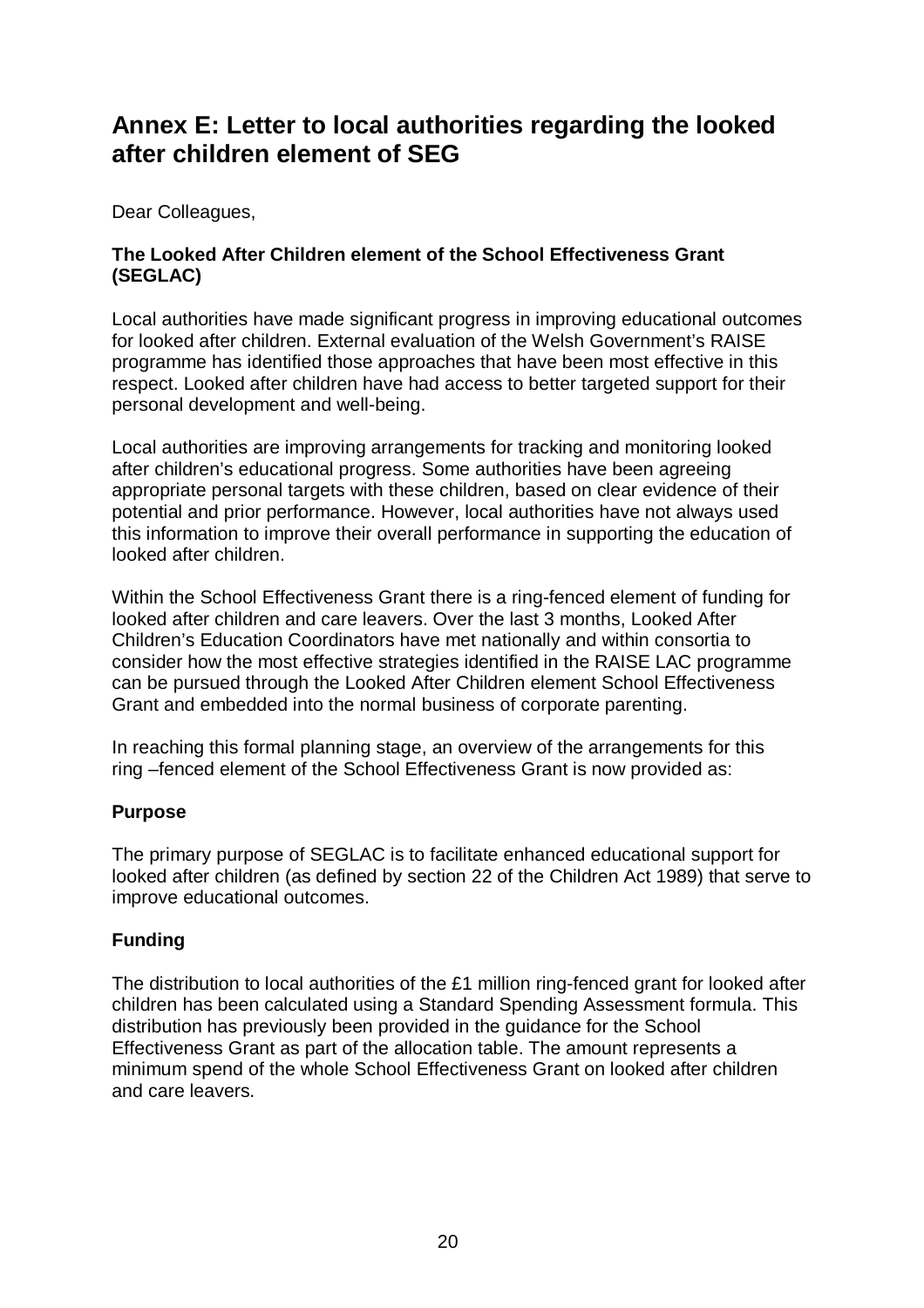#### **Collaboration**

It is a requirement of the grant as a whole that local authorities are able to demonstrate collaborative practice. This is particularly important for SEGLAC.

Any agreed consortium based approach must be funded from all of the local authorities within the consortia as an equal percentage of SEGLAC grant awarded to each local authority.

#### **Period of Spend**

The period of spend is the academic year from 1 September to 31 August.

#### **Finance**

The Terms and Conditions document for the School Effectiveness Grant will also cover the ring-fenced element for looked after children.

The annual transfer of this funding for looked after children from the Welsh Government is intended to be on 1 September or as soon as possible after the required reporting submissions have been made available by the local authority to the Welsh Government.

Financial monitoring will take place twice a year, in September and March. A change from the RAISE grant funding is that any identified under spend will result in an adjustment being made to the following year's SEGLAC payment by the amount of the under spend, effectively recovering the under spent grant rather than carrying it over.

A statement of expenditure against the grant will be requested annually although the Welsh Government reserves the right to be provided with additional statements at any time. Any spend that is identified as not used for the benefit of looked after children or care leavers will be recovered by the Welsh Government.

The audit arrangements for SEGLAC will be part of the whole School Effectiveness Grant audit arrangements.

#### **Planning**

Following a 3 month planning and consultation process where the potential content has been discussed in some considerable detail, local authorities are invited to submit a 3 year action plan to cover the period 1 September 2011 to 31 August 2014 on the template provided to Hillary.hill@wales.gsi.gov.uk by 8 August 2011.

This is a realistic deadline given the consultation time but late submissions may result in delayed payment of the School Effectiveness Grant so please contact me if there are completion issues.

There will be opportunities during the course of the grant for a local authority to modify the action plan submitted. Requested changes for spend of the grant should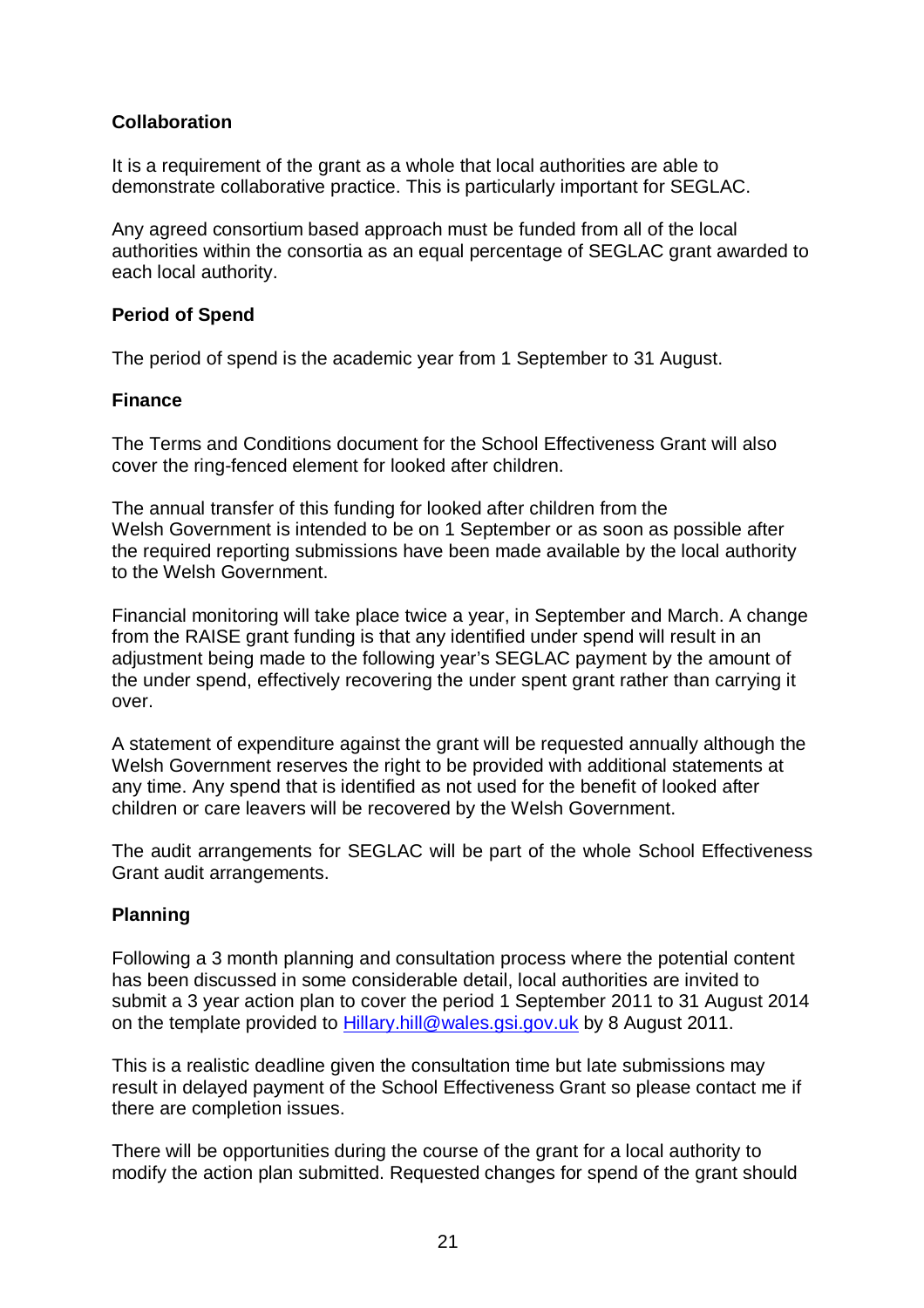be submitted in writing and can only be implemented following written agreement by the Welsh Government.

#### **Monitoring**

Self evaluation is to be a strong feature of the grant. It is expected that each local authority will regularly evaluate the actions taken against the plans submitted. It is envisaged that all the actions undertaken will be reported upon and will be substantiated by a variety of evidence including the young people's views of the service they receive.

It is anticipated that corporate parents will be fully and regularly informed through scrutiny reports and other reporting forums, of the progress made in the educational achievements of looked after children and care leavers and challenged by councillors where insufficient or unacceptable levels of progress are identified.

It is intended that progress made on the educational achievements will be reported on the internet and a contribution to a national website, with links to local authority sites, will be part of the reporting process.

In addition, it is expected that local authorities will agree to share data sets on the outcomes for looked after children and care leavers within a consortia grouping to create a viable 'virtual education institution' of all ages. Outcomes tracked through the RAISE LAC programme have also been calculated on a consortia basis so there is already some performance data on which to build.

The Welsh Government, in alignment with the work of the School Standards Unit, will also facilitate a banding arrangement for the local authorities and consortia based 'virtual education institutions'.

It is intended to conduct regular discussions with the looked after children's education coordinator and senior staff from both the education and social services areas as part of the monitoring process. The first of these discussions should take place between 1 September and 30 November 2011. As a result of these visits, it is expected that a suite of outcome measures is to be agreed and is expected to contribute to the future work of a Standards and Compliance Unit.

#### **Data**

These vulnerable young people often do not realise their potential because emotional needs and circumstances, frequent placement changes and a failure to be entered for external qualifications are common place.

It is envisaged that measures such as 3 year rolling averages, potential against performance mapping, keeping the young people engaged in either education, employment or training opportunities and the young people's views and circumstances will all feature in the suite of outcome measures. The momentum experienced in the improving outcomes for looked after children during the RAISE programme should not stall or be lost.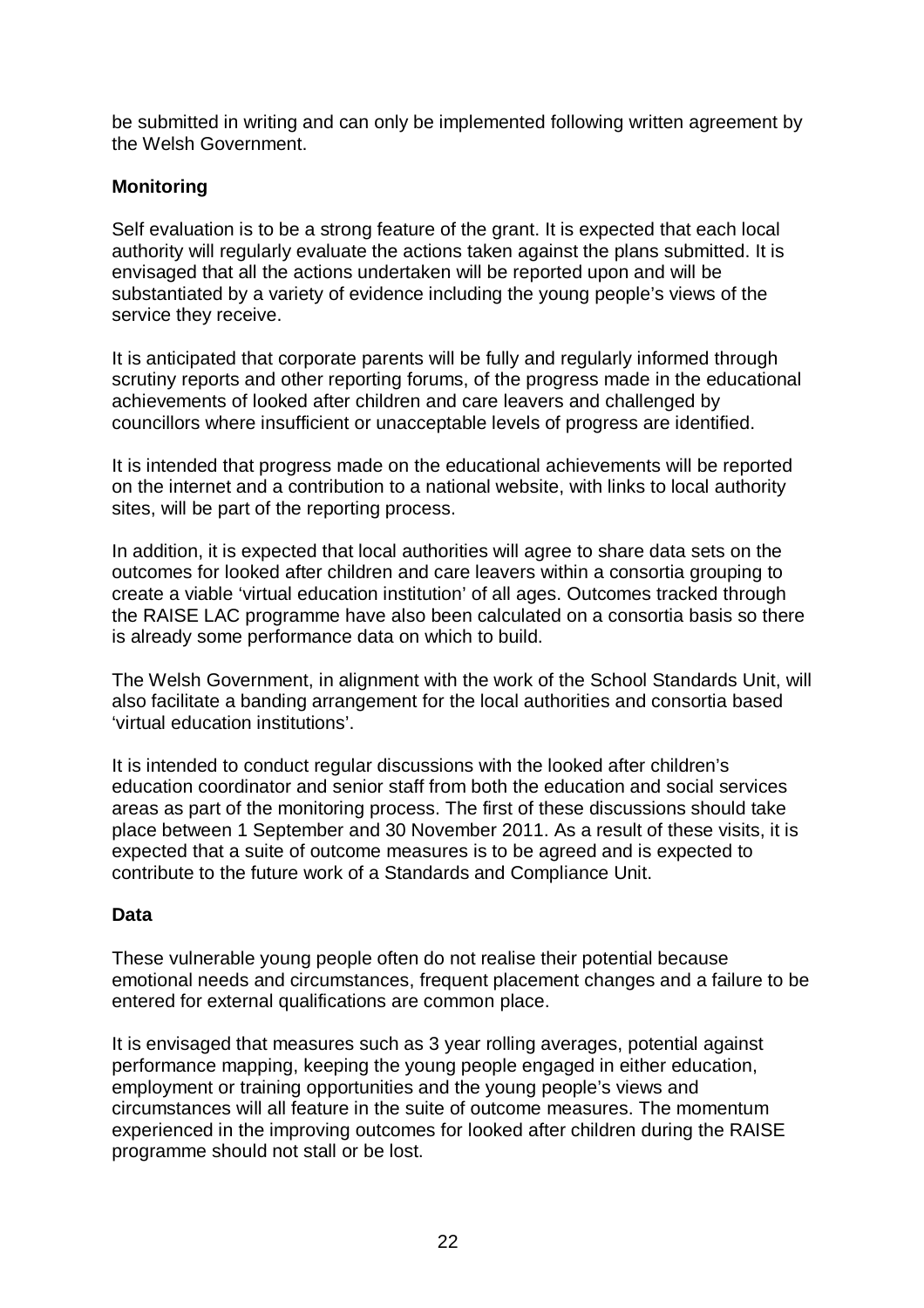Data submissions will form part of the reporting process for the SEGLAC grant.

#### **HE Bursary**

The Children Act 1989 (Higher Education Bursary) (Wales) Regulations 2011 commenced in March 2011. The payment of the HE bursary can be as a lump sum or by instalment. Local authorities can choose to use the SEGLAC to resource such bursaries so this is an expected feature in the action plan. However there is to be no carry over facility for this or any other purpose. Local authorities may choose therefore to use core funding for the HE bursary and other aspects related to education that are normally funded through the core budget, such as attendance tracking, or educational support during the transition from care to adoption, could be sourced from the SEGLAC funding instead.

#### **Age of beneficiary**

There will be no age limit placed on the use of the SEGLAC funding for looked after children.

For any general queries regarding the School Effectiveness Grant please contact either Tracey Seal on 029 2082 6006 or alternatively Richard Lowcock James on 029 2082 6820 or by email to schooleffectivenessgrant@wales.gsi.gov.uk.

Please do not hesitate to contact me if I can be of further assistance with the looked after children's element of the School Effectiveness Grant or any aspect of educational achievement for looked after children.

Yours sincerely,

Hillary Hill Policy Officer for Looked After Children Pupil Engagement Team

#### **Documents attached:**

- Annex 1 Effective strategies enabled through the RAISE LAC grant funding.
- Annex 2 Guidance that will feature in the SEG guidance document.
- Annex 3 Template for completion by 8 August 2011.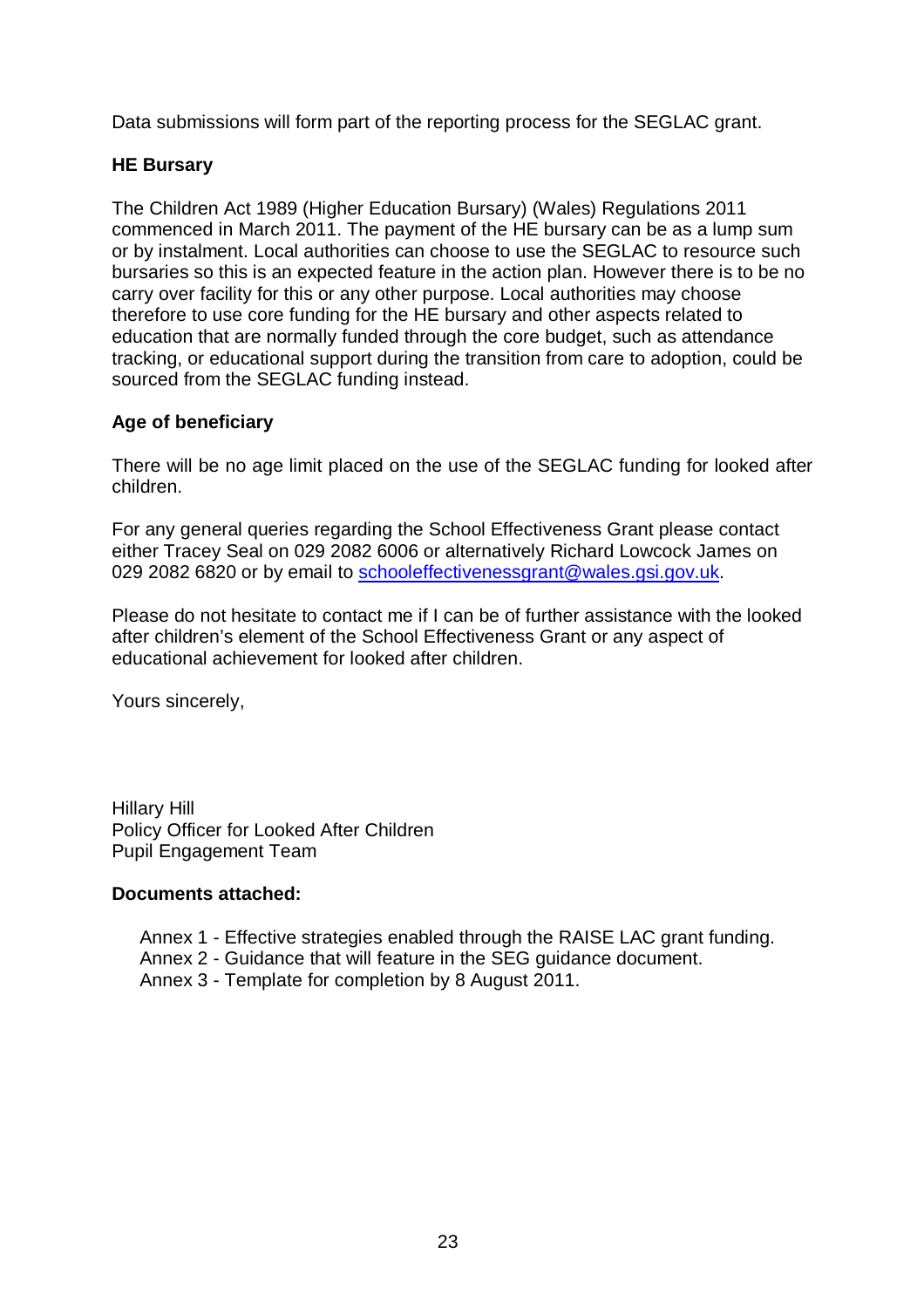## **Annex 1**

### **Effective strategies enabled through the RAISE LAC grant funding:**

- funding that was linked to individual children eg, to provide study support as tuition or materials that enable better access to study;
- more young people were directed towards qualifications that are recognised and more meaningful to employers;
- improved tracking and recording of looked after children, particularly on young people who are placed outside of the local authority;
- a real focus on outcomes and expectation based on improved data analysis.
- in-depth national data analysis that identified underperformance in a number of local authorities. Focused discussion between Welsh Government officials and lead directors in Education and in Social Services, on the local authority strategy, grant implementation, responsibility and accountability then took place. Modifications to action plans were subsequently agreed and implemented.
- improved communication and collaboration between Looked After Children's Education coordinators pan Wales, sharing successful processes and practices;
- improved multi-agency engagement; and
- greater corporate parent awareness of looked after children's needs and educational standards. This resulted in more open strategic planning as recorded on Children and Young People's Plans.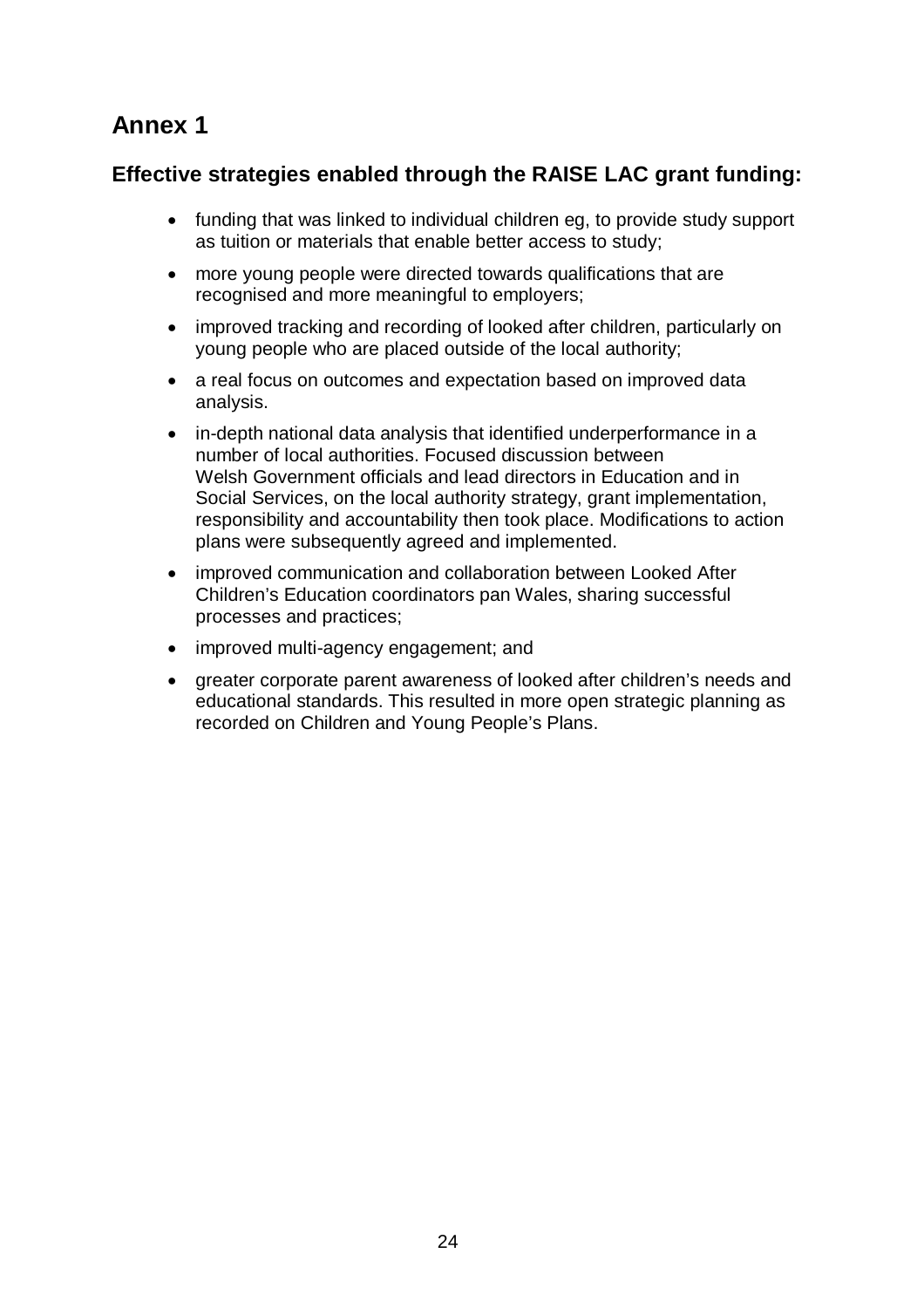## **Annex 2**

#### **Guidance on the Looked After Children Element of the School Effectiveness Grant**

Looked-after children are amongst the most vulnerable learners within our education system. To achieve the overall aims of the grant in respect of looked-after children, local authorities should take into consideration the Welsh Government's three national priorities: improving literacy standards of achievement, improving numeracy standards of achievement and reducing the impact of poverty on educational attainment. In respect of looked-after children, the Welsh Government expects local authorities to develop strategies that encompass the work of all relevant service departments. The main grant guidance sets out the Welsh Government's expectation for each of those national priorities. It does so in six bullet points: one for each of the six elements, or areas of activity, of the School Effectiveness Framework. Four of those areas of activity are relevant to the grant funding for looked after children: working with others; intervention and support; improvement and accountability; teaching and curriculum.

Local authorities should be able to demonstrate that they are using the grant to build on this work to improve the learning and well-being of looked-after children by:

- strengthening multi-agency working and home-school links to ensure more effective support for looked after-children, especially those in out-of-county placements;
- providing individual looked-after children with personalised study support and, where required, statutory higher education bursaries;
- improving the arrangements for gathering, recording, analysing, using and sharing information about the progress of looked-after children, especially those who reside outside the corporate-parent local authority;
- tailoring teaching and learning to the specific needs of looked-after children and directing them towards recognised qualifications that are more meaningful to potential employers.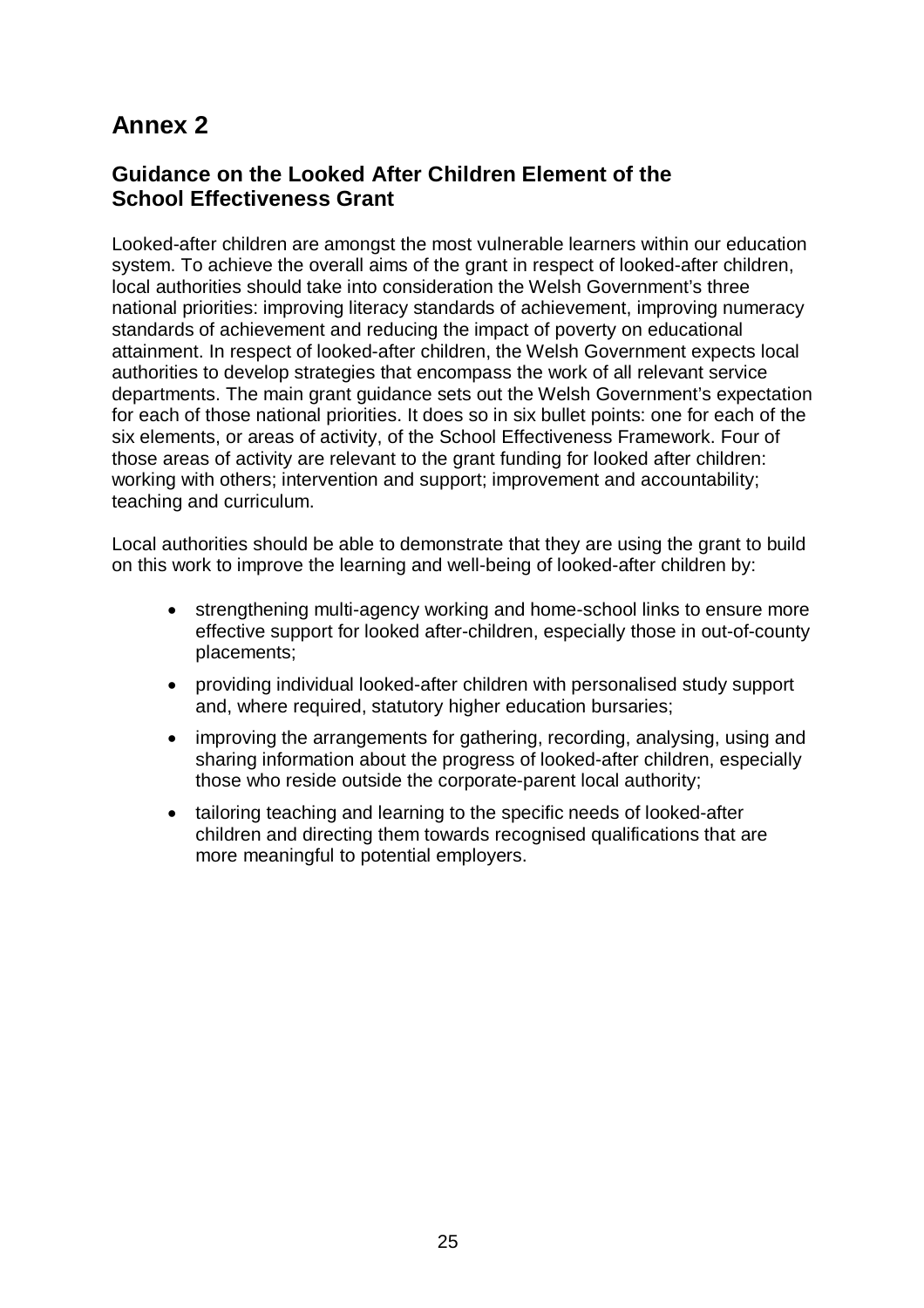**Annex 3** 



**SEGLAC Proposal 2011-2014** 

**NAME OF UA:** 

**UA CONTACT NAME** 

Name: Job Title:

**ADDRESS for ALL CORRESPONDENCE:** Address:

Telephone Contact number:

Email address:

The use of the grant must continue to be specifically linked to individual looked after children and should concentrate on specific educational interventions. It should be used to support all looked after children for whom the authority is the corporate parent, irrespective of the authority in which they are currently being educated and can be used to fund a higher education bursary for former relevant children.

| looked after children.                                                                                                                                                                                                                                                                                                                                                                                                             | Contribution to a 3 year national strategy to improve educational outcomes for        |                                                             |                                                    |
|------------------------------------------------------------------------------------------------------------------------------------------------------------------------------------------------------------------------------------------------------------------------------------------------------------------------------------------------------------------------------------------------------------------------------------|---------------------------------------------------------------------------------------|-------------------------------------------------------------|----------------------------------------------------|
| <b>Element</b>                                                                                                                                                                                                                                                                                                                                                                                                                     | Actions to be taken in the<br>first year and potentially in<br><b>Years 2 &amp; 3</b> | <b>Element that is</b><br>working through<br>the consortium | <b>Estimated</b><br><b>Cost</b>                    |
| Leadership-<br>Eg. Local Authority<br>ethos outlined on<br>Children and<br><b>Young Peoples</b><br>Plans and<br>implemented as<br>Corporate Parents;<br>increase the<br>leadership skills,<br>educational<br>knowledge base<br>and capacity of the<br>local authority's<br>looked after<br>children education<br>co-ordinator,<br>designated<br>members of staff<br>within schools,<br>pupil referral units<br>and youth offending |                                                                                       |                                                             | None from<br>SEGLAC.<br>Funded from<br>core budget |

Llywodraeth Cymru Welsh Government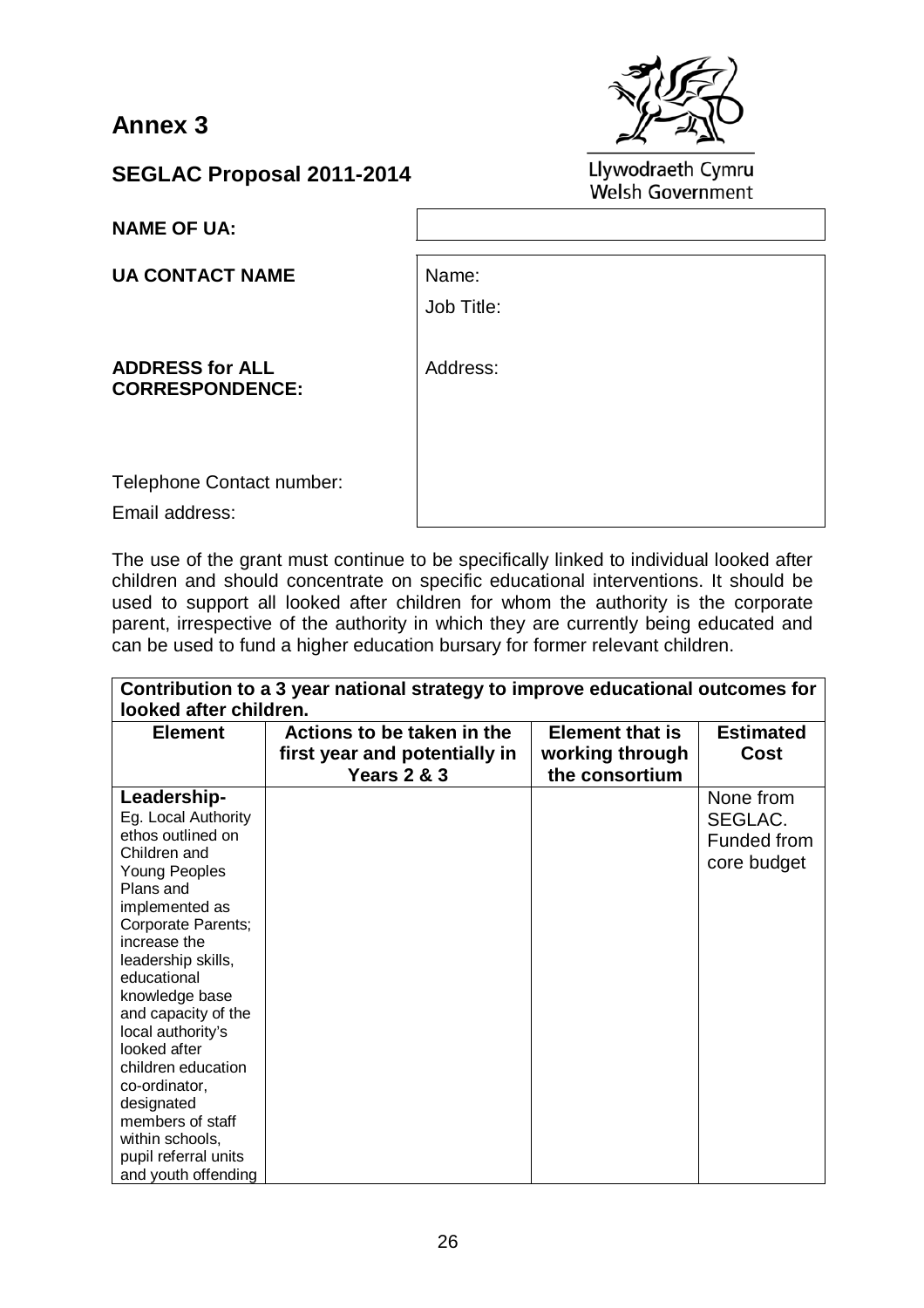| services. Promote<br>the education of<br>LAC/care leavers to<br>staff in residential<br>children's homes,<br>post-16 educational<br>institutions and<br>social workers;<br>improve standards.                                                                                                                                                                                                                     |  |                                                    |
|-------------------------------------------------------------------------------------------------------------------------------------------------------------------------------------------------------------------------------------------------------------------------------------------------------------------------------------------------------------------------------------------------------------------|--|----------------------------------------------------|
| <b>Working with</b><br>others<br>Eg. strengthen<br>multi-agency<br>working and home-<br>school links to<br>ensure more<br>effective support for<br>looked after-<br>children, especially<br>those in out-of-<br>county placements;                                                                                                                                                                                |  |                                                    |
| <b>Networks of</b><br><b>Professional</b><br><b>Practice</b><br>Eg. enable looked<br>after children<br>education co-<br>ordinators and the<br>leaving care teams<br>to participate in<br>professional<br>learning<br>communities that<br>promote mutual<br>evidence-based<br>learning between<br>local authority<br>officers and<br>specialists from<br>other appropriate<br>statutory and<br>voluntary agencies; |  | None from<br>SEGLAC.<br>Funded from<br>core budget |
| Improvement &<br><b>Accountability</b><br>Eg. provide<br>individual looked<br>after children with<br>personalised study<br>support and, where<br>required, statutory<br>higher education<br>bursaries;                                                                                                                                                                                                            |  |                                                    |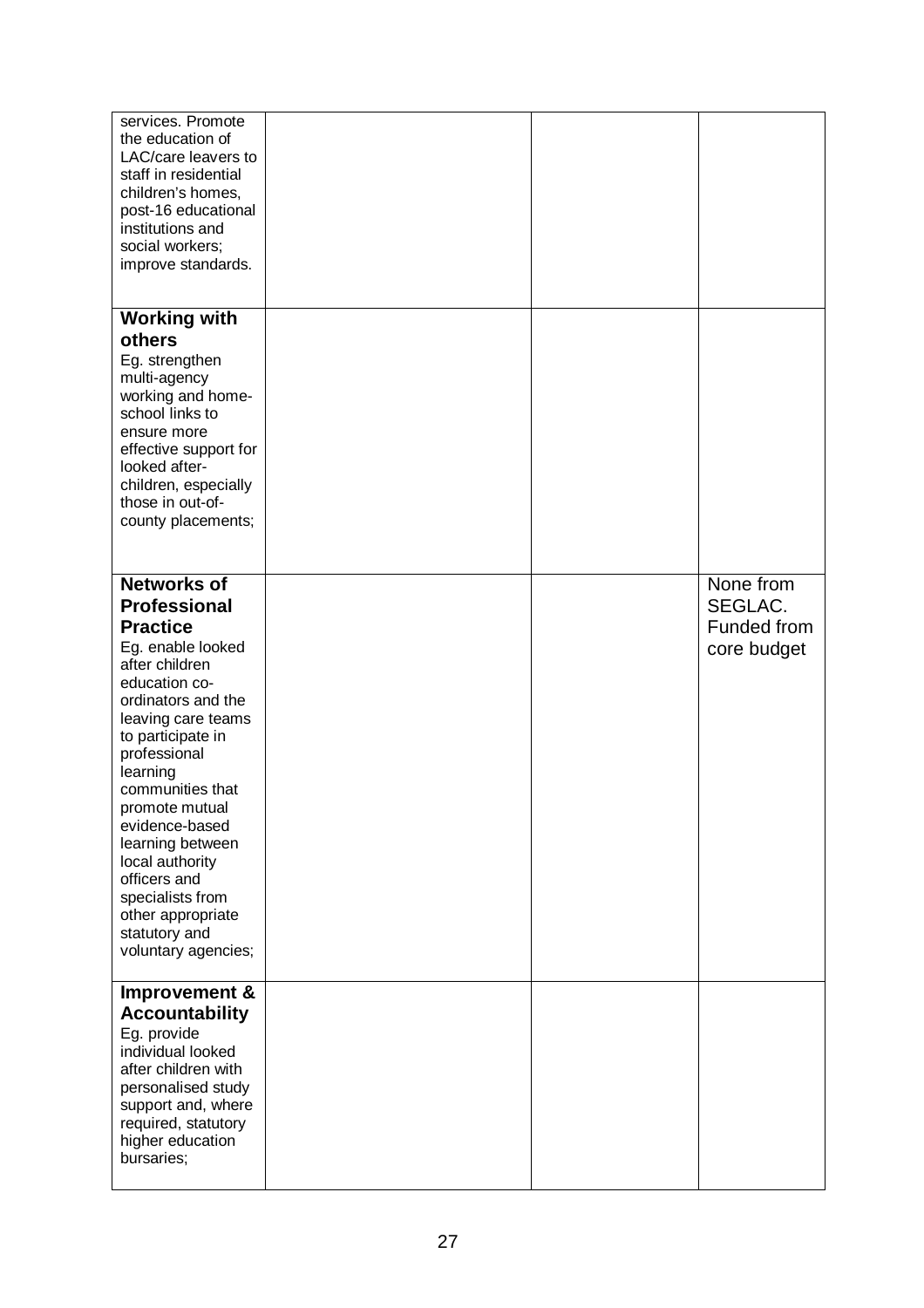| Intervention &          |  |  |
|-------------------------|--|--|
| <b>Support</b>          |  |  |
| Eg. improve the         |  |  |
| arrangements for        |  |  |
| gathering,              |  |  |
| recording,              |  |  |
| analysing, using        |  |  |
| and sharing             |  |  |
| information about       |  |  |
| the progress of         |  |  |
| looked-after            |  |  |
| children, especially    |  |  |
| those who reside        |  |  |
| outside the             |  |  |
| corporate-parent        |  |  |
| local authority;        |  |  |
|                         |  |  |
| <b>Curriculum &amp;</b> |  |  |
| teaching                |  |  |
| Eg. tailor teaching     |  |  |
| and learning to the     |  |  |
| specific needs of       |  |  |
| looked after            |  |  |
| children and direct     |  |  |
| them towards            |  |  |
| recognised              |  |  |
| qualifications that     |  |  |
| are more                |  |  |
| meaningful to           |  |  |
| potential               |  |  |
| employers.              |  |  |

Any further background or contextual detail you feel is relevant to your proposal: